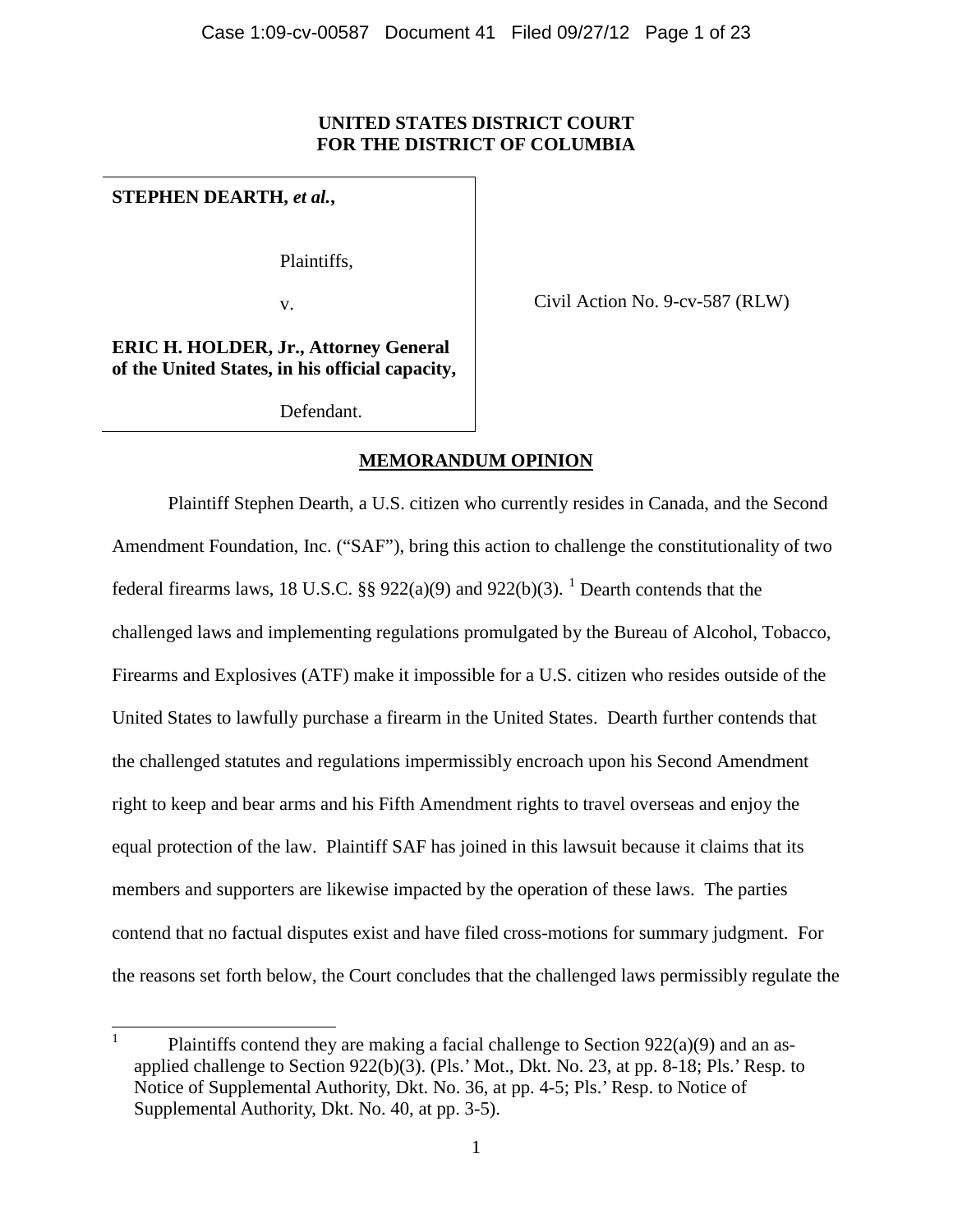#### Case 1:09-cv-00587 Document 41 Filed 09/27/12 Page 2 of 23

sale of firearms to non-residents within the bounds of the Second Amendment and the other constitutional provisions at issue. Accordingly, the Court denies Plaintiffs' motion for summary judgment and grants Defendant's cross-motion for summary judgment.

### **I. BACKGROUND**

### **A. Statutory and Regulatory Background**

Sections 922(a)(9) and (b)(3) are part of a comprehensive statutory framework Congress enacted to regulate commerce in firearms known as the Omnibus Crime Control and Safe Streets Act of 1968 ("Omnibus Crime Control Act"). Pub. L. No. 90-351, Title IV, § 901(a)(1), 82 Stat.  $225.<sup>2</sup>$ 

The Omnibus Crime Control Act was enacted following a multi-year investigation of violent crime, which revealed "the serious problem of individuals going across State lines to procure firearms which they could not lawfully obtain or possess in their own State and without the knowledge of their local authorities." S. REP. NO. 89-1866, at 19 (1966). The investigation also revealed that "[n]ot only is mail order a means of circumventing State and local law, but the over-the-counter sale of firearms, primarily handguns, to persons who are not residents of the locale in which the dealer conducts his business, affords similar circumvention." S. REP. NO. 89- 1866, at 3. In subsequent amendments to the Omnibus Crime Control Act, Congress sought to "strengthen Federal controls over interstate and foreign commerce in firearms and to assist the States effectively to regulate firearms traffic within their borders." H.R. REP. NO. 90-1577, at 6 (1968). Moreover, Congress found that "concealable weapons" posed a particular challenge for state and local law enforcement authorities and that "the sale or other disposition of concealable

 <sup>2</sup> Congress built upon this regulatory framework in subsequent years, amending the Omnibus Crime Control Act several times. Section  $922(a)(9)$  was added when Congress enacted the Violent Crime Control and Law Enforcement Act of 1994, Pub. L. 103-322, 108 Stat 1796.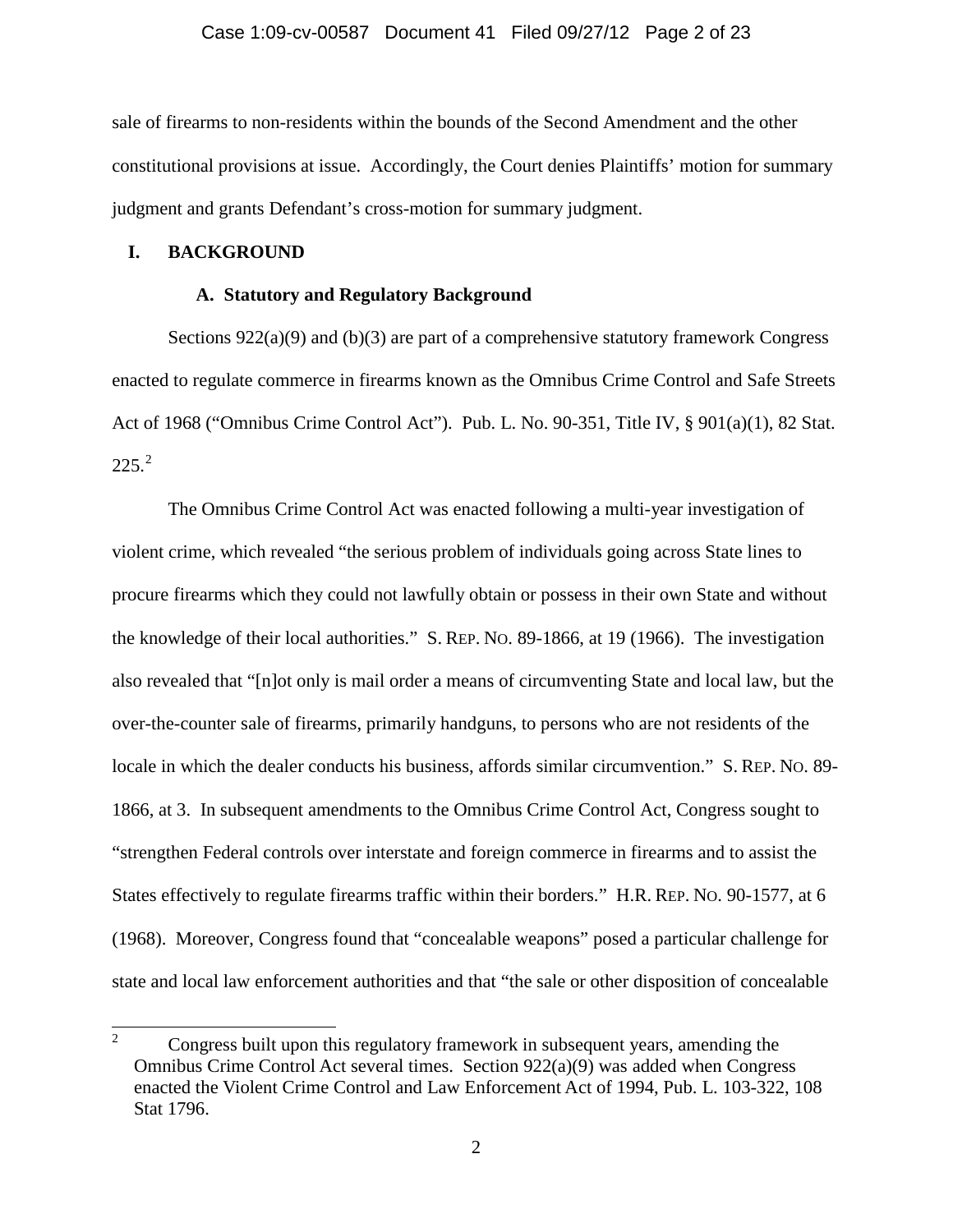#### Case 1:09-cv-00587 Document 41 Filed 09/27/12 Page 3 of 23

weapons by importers, manufacturers, and dealers holding Federal licenses, to non-residents of the State in which the licensees' places of business are located, has tended to make ineffective the laws, regulations, and ordinances in the several States and local jurisdictions regarding such firearms." Pub. L. No. 90-351, Title IV,  $\S$  901(a)(5), 82 Stat. 225. Thus, Congress determined "that only through adequate federal control over interstate and foreign commerce in these weapons, and over all persons engaging in the business of importing, manufacturing, or dealing in them, can this grave problem be dealt with, and effective State and local regulation of this traffic be made possible." Id. at §  $901(a)(3)$ , 82 Stat. 225. It is against this backdrop that Congress enacted the laws Plaintiffs challenge here.

Section 922(a)(9) makes it unlawful "for any person, other than a licensed importer, licensed manufacturer, licensed dealer, or licensed collector, who does not reside in any State to *receive* any firearms unless such receipt is for lawful sporting purposes." 18 U.S.C. § 922(a)(9) (emphasis added). The ATF's implementing regulation, with certain exceptions, prohibits a person from transporting into or receiving in the State where one resides any firearm that was purchased or obtained by that person outside his State of residence. 27 C.F.R. § 478.29.

Section 922(b)(3) prohibits the *sale* of a firearm by a licensed importer, licensed manufacturer, licensed dealer, or licensed collector to "any person who the licensee knows or has reasonable cause to believe does not reside in . . . the State in which the licensee's place of business is located[.]" 18 U.S.C. § 922(b)(3). Under Section 922(b)(3), federal firearms licensees may, however, sell or deliver "any rifle or shotgun to a resident of a State other than a State in which the licensee's place of business is located if the transferee meets in person with the transferor to accomplish the transfer, and the sale, delivery, and receipt fully comply with the legal conditions of sale in both such States[.]" Id.  $\S 922(b)(3)(A)$ . Additionally, a licensee may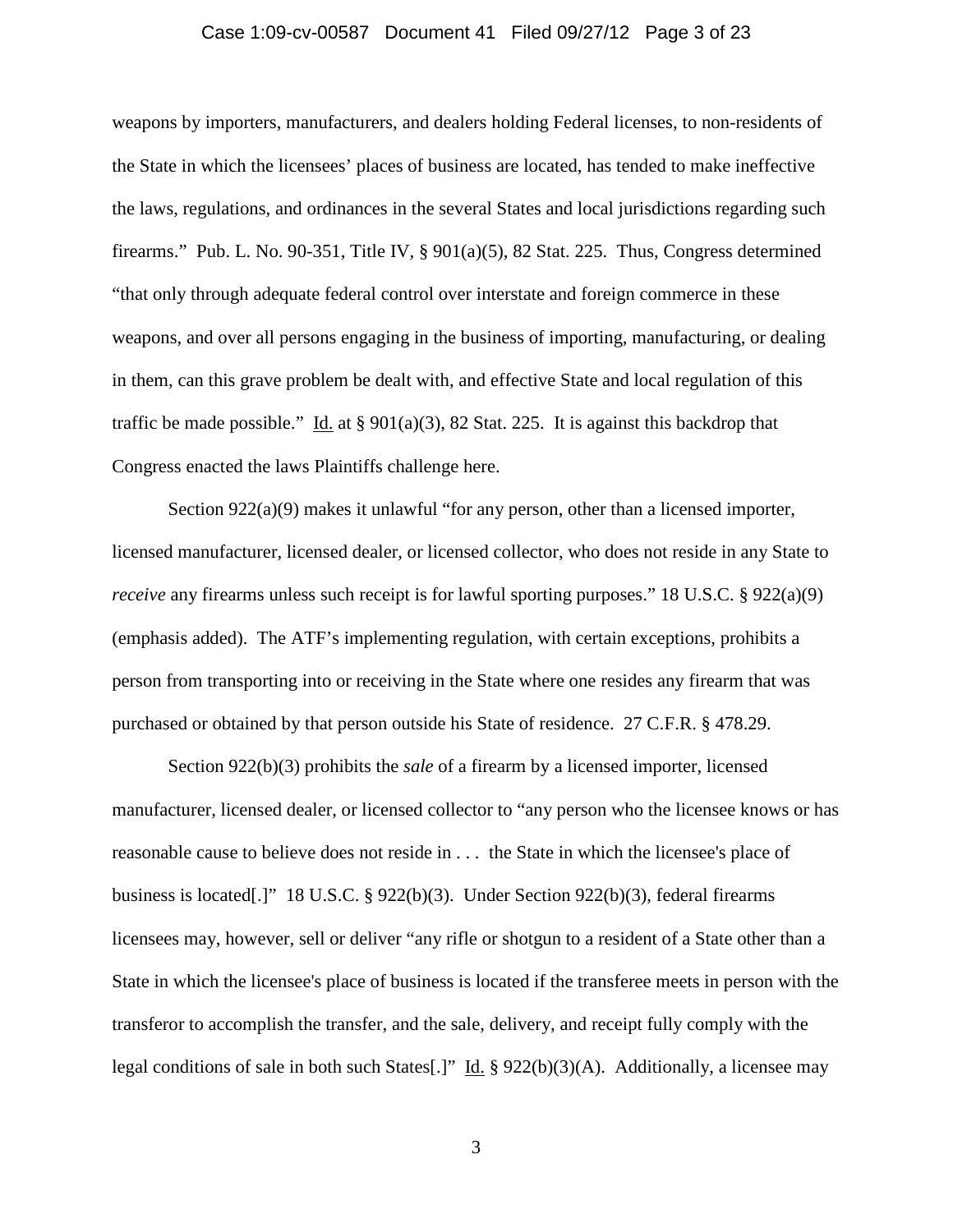### Case 1:09-cv-00587 Document 41 Filed 09/27/12 Page 4 of 23

provide "the loan or rental of a firearm to any person for temporary use for lawful sporting purposes." Id. § 922(b)(3)(B).

The ATF's implementing regulations, 27 C.F.R. §§ 478.96, 478.99, track closely to the federal statute and place similar prohibitions on the sale of firearms to purchasers who do not reside in the State in which the licensee's place of business is located. To ensure compliance with the regulations, the ATF requires federal firearms licensees to record firearms transactions on a firearms transaction record, Form 4473. 27 C.F.R. § 478.124(a). Prior to making a transfer of a firearm, the licensee is required to establish both the transferee's identity and his or her eligibility to possess a firearm by documenting on Form 4473, *inter alia*, the "transferee's name, sex, residence address," "date and place of birth," "height, weight and race," "country of citizenship," and the transferee's "*State of residence*." 27 C.F.R. § 478.124(c)(1) (emphasis added).

Thus, Section 922(a)(9) prohibits one who does not reside in any State to *receive* any firearms unless such receipt is for "lawful sporting purposes." Section 922(b)(3) prohibits the *sale* of any firearm to one who does not reside in any State. Therefore, by operation of both statutes and their implementing regulations, a non-U.S. resident, such as Dearth, may not lawfully purchase any firearm in the United States, and he may only obtain a firearm in the United States if it is loaned or rented to him, and then only if such receipt is for "lawful sporting purposes."

### **B. Factual Background**

Plaintiff Stephen Dearth ("Dearth") is an American citizen who resides in Canada and does not maintain a residence in the United States. (Compl. ¶ 2). Dearth attempted to purchase firearms in 2006 and 2007 in the United States, but was denied both times since he could not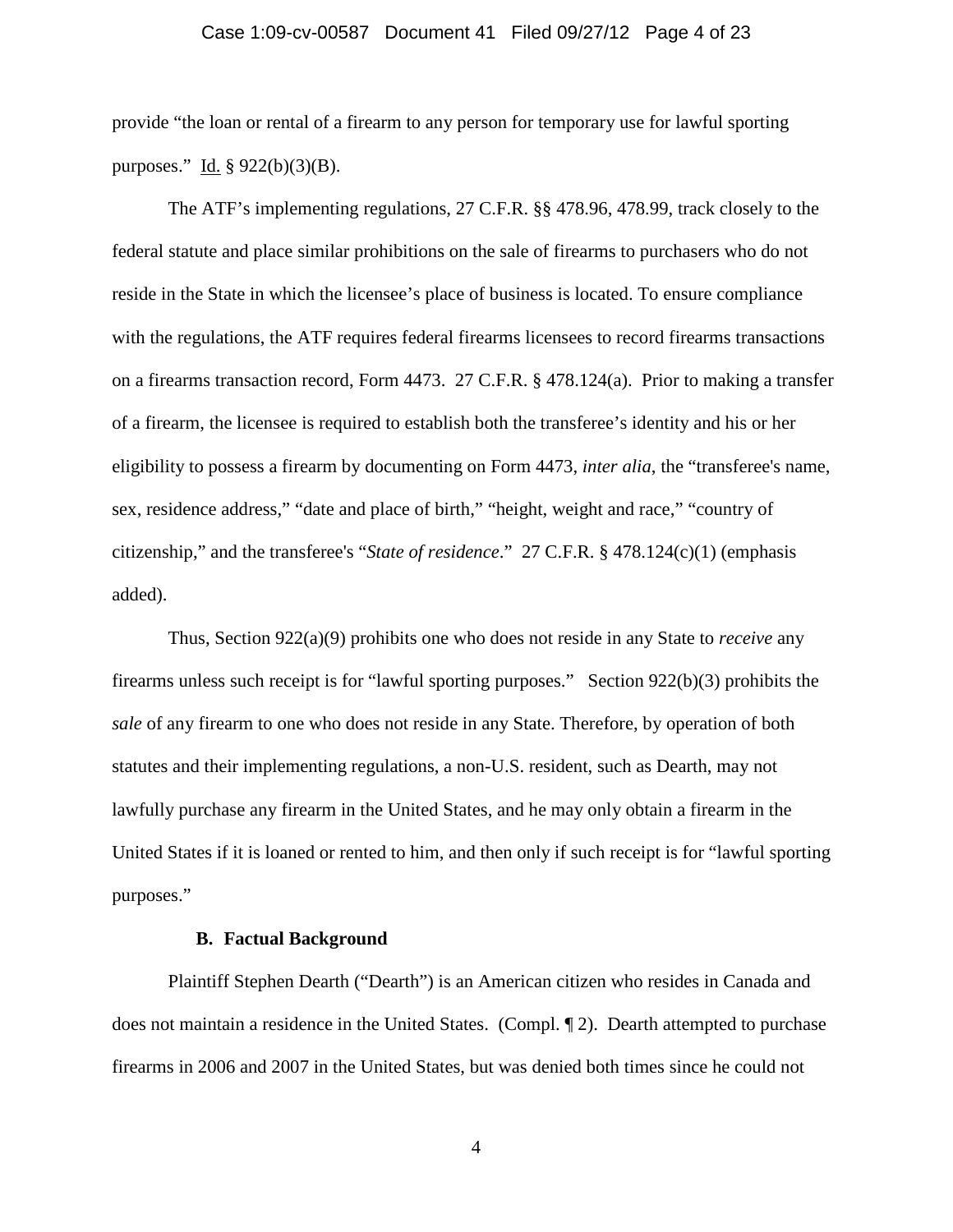### Case 1:09-cv-00587 Document 41 Filed 09/27/12 Page 5 of 23

provide a response to Question 13 of Form 4473, which asks for the purchaser's State of residence, because he does not reside within a "State" in the United States. (Id. at  $\P$ [22-23). Both transactions were terminated. (Id.) Dearth is over the age of 21 and has a clear criminal record and a valid Utah permit to publicly carry a handgun. (See Id. ¶ 12). Dearth alleges that he intends to lawfully purchase firearms in the United States for sporting and self-defense purposes and store them securely with his relatives in Ohio. (Id. ¶ 11).

Plaintiff Second Amendment Foundation, Inc. ("SAF") is a non-profit membership organization that focuses on education, research, publication, and legal actions regarding the Second Amendment's right to bear arms. According to Defendant, SAF's claims were dismissed for lack of organizational standing, and SAF is barred by collateral estoppel from raising the jurisdictional issue of organizational standing. See Hodgkins v. Holder, 677 F. Supp. 2d 202, 206 (D.D.C. 2010); Dearth v. Holder, 641 F.3d 499, 503 n.\* (D.C. Cir. 2011).

#### **C. Procedural History**

On March 27, 2009, Plaintiffs Maxwell Hodgkins<sup>3</sup>, Stephen Dearth, and SAF, a nonprofit membership organization that focuses on education, research, publication, and legal actions regarding the Second Amendment's right to bear arms, filed a complaint seeking declaratory and injunctive relief under the Declaratory Judgment Act, 28 U.S.C.§§ 2201, 2202. (Compl. ¶¶ 25-37). This Court granted the Government's motion to dismiss for lack of standing. Plaintiffs appealed the Court's decision and the District of Columbia Circuit reversed the district court's dismissal and remanded the case for further proceedings.<sup>4</sup> Plaintiffs have filed a motion

<sup>&</sup>lt;sup>3</sup> Plaintiff Maxwell Hodgkins returned to reside in the United States and was subsequently dismissed as a plaintiff in the case on August 23, 2011.

<sup>4</sup> The Circuit Court concluded that the SAF did not raise any issue that was not also raised by Dearth and that the court need not reach the issue of whether the SAF had standing. Dearth v. Holder, 641 F.3d 499, 503 n.\* (D.C. Cir. 2011) ("Dearth I") (citing Environmental Action,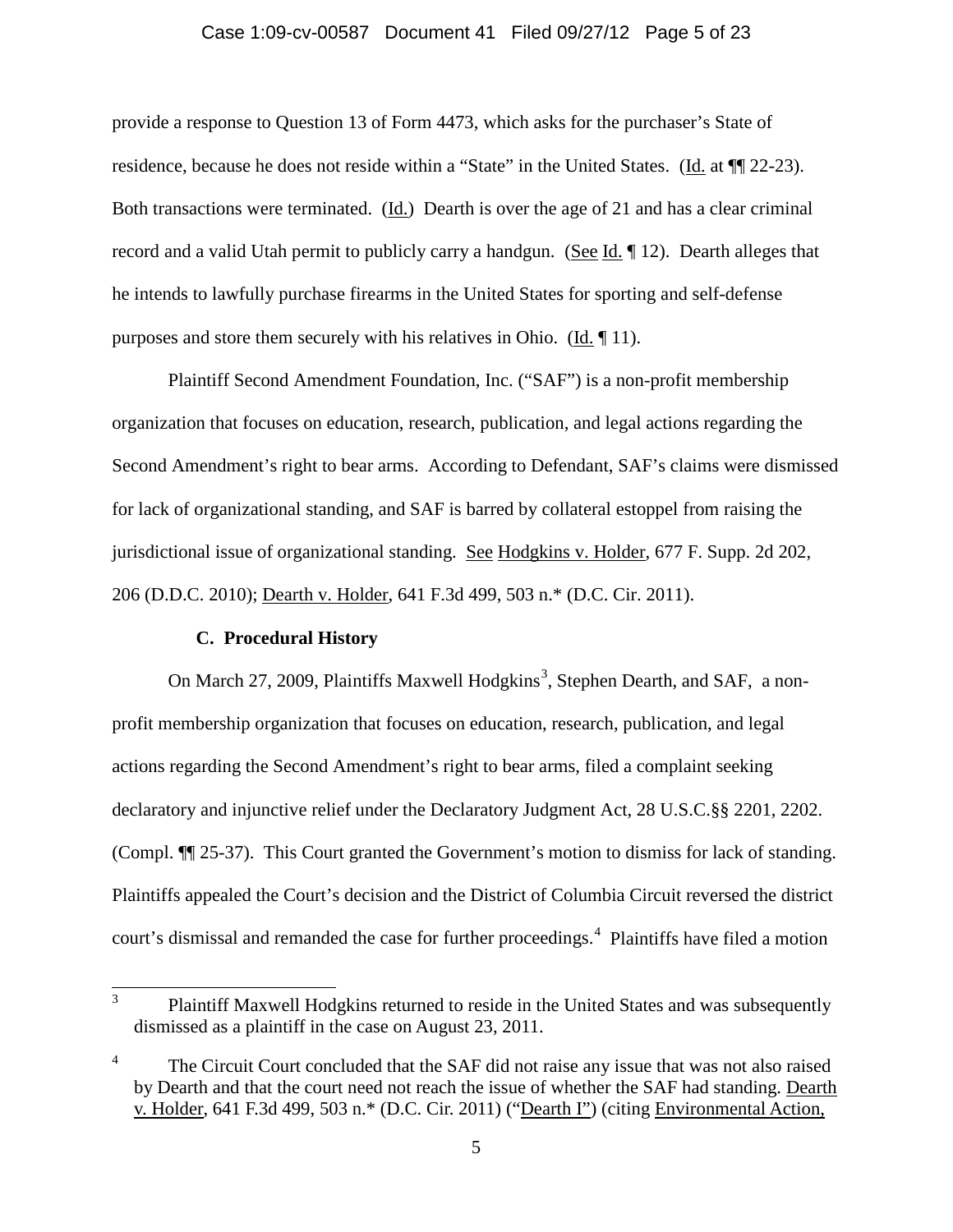#### Case 1:09-cv-00587 Document 41 Filed 09/27/12 Page 6 of 23

seeking summary judgment on all counts in their complaint. Defendant has filed a Motion for Judgment on the Pleadings or, in the alternative, for Summary Judgment.

Plaintiffs have characterized their claims as making a facial challenge to Section  $922(a)(9)$  and an as-applied challenge to Section  $922(b)(3)$ . Plaintiffs confirmed this position during oral argument. However, the allegations in the Complaint do not support this position. The Complaint limits the Second Amendment challenge to § 922(a)(9) in Count 1 to "the receipt and use of firearms by otherwise qualified American citizens solely on account of their residence status outside the United States. . . ." (Compl. ¶ 26). Similarly, the Second Amendment challenge to § 922(b)(3) in Count 2 is limited "to the extent these are applied in such a manner as to forbid American citizens who do not reside in any state from purchasing firearms." (Compl. ¶ 28). These are as-applied challenges—the claims do not allege that the laws violate the Constitution as applied to everyone; instead, they allege that the laws violate the Constitution as applied to Mr. Dearth and persons similarly situated to him who do not maintain a residence in any State.

Moreover, Plaintiff alleges in the complaint that "Mr. Dearth intends to purchase firearms within the United States. . . ." (Compl. ¶ 11). Indeed, the prayer for relief for Counts 2, 4 and 6 seek to enjoin the enforcement of Section 922(b)(3) only with respect to the purchase of firearms. (Compl., pg. 11, Prayer for Relief ¶ 2). While the prayer for relief for Counts 1, 3 and 5 is more general, as it seeks generally to enjoin enforcement of Section 922(a)(9), Id. Prayer for Relief  $\P$  1, the Court of Appeals construed Mr. Dearth's lawsuit as challenging only his inability

 $\overline{a}$ 

Inc. v. FERC, 939 F.2d 1057, 1061 n.\* (D.C. Cir. 1991)). It seems, therefore, that while the Circuit Court reversed the trial court's prior ruling that Dearth did not have standing to bring this challenge, the Circuit did not disturb the trial court's ruling that the SAF did not have standing. Thus, the SAF is not a plaintiff in this case. Crocker v. Piedmont Aviation, Inc., 49 F.3d 735, 739 (D.C. Cir. 1995) (explaining that under the law-of-the-case doctrine, "a court involved in later phases of a lawsuit should not re-open questions decided ... by that court or a higher one in earlier phases").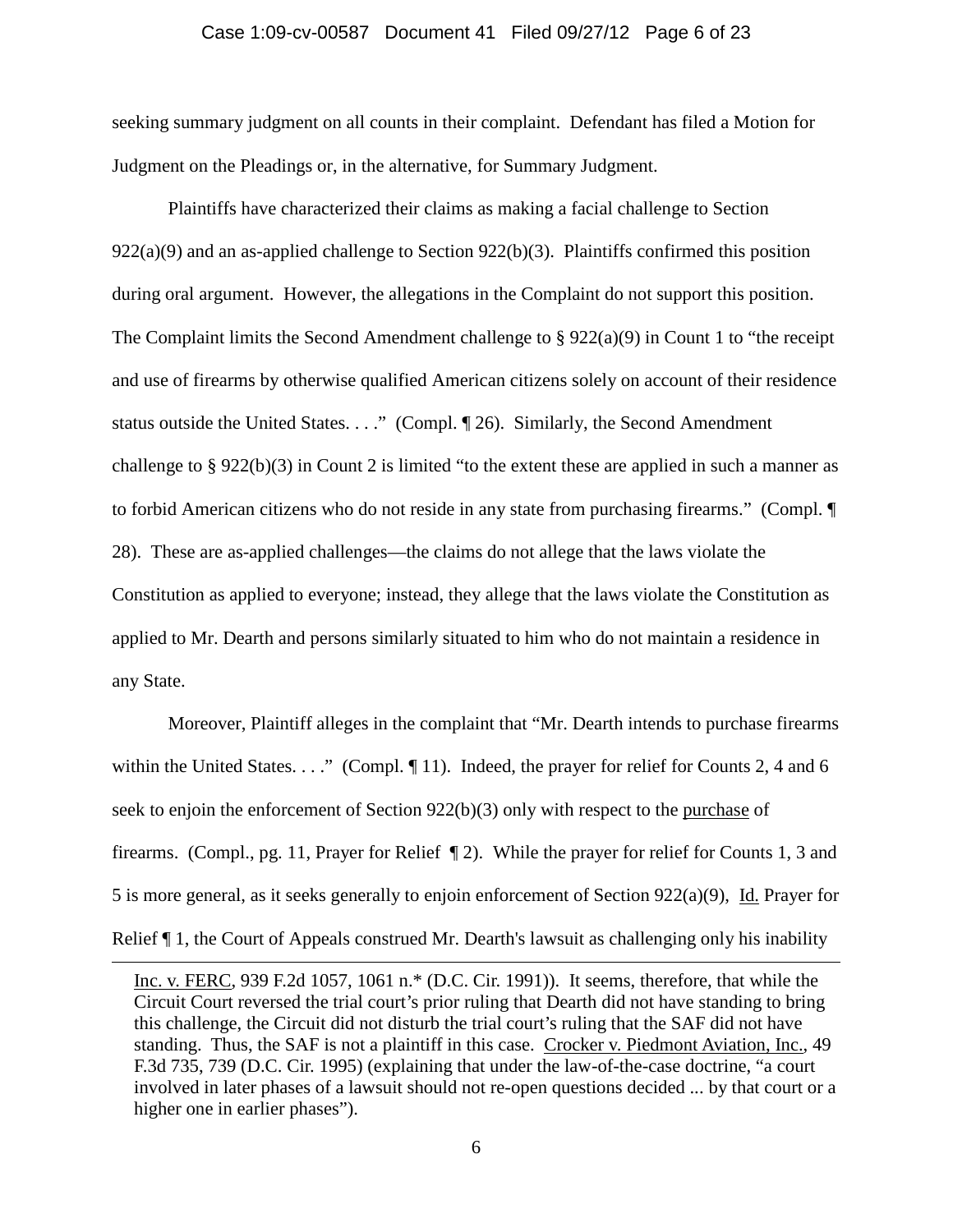#### Case 1:09-cv-00587 Document 41 Filed 09/27/12 Page 7 of 23

to purchase a firearm in the United States. Dearth I, 641 F.3d at 500-501. That construction of his claims is binding on this Court. Thus, the challenges to Section 922(a)(9) and Section  $922(b)(3)$  are both solely limited to their prohibition on Dearth's ability to purchase a firearm because he has no residence in any state. The blanket prohibition on receipt of a firearm if solely for self-defense purposes in Section 922(a)(9) is not before the Court.

### **II. STANDARD OF REVIEW**

Summary judgment is appropriate "if the movant shows [through facts supported in the record] that there is no genuine dispute as to any material fact and the movant is entitled to judgment as a matter of law." Fed. R. Civ. P. 56(a); Anderson v. Liberty Lobby, Inc., 477 U.S. 242, 248 (1986). "The rule governing cross-motions for summary judgment ... is that neither party waives the right to a full trial on the merits by filing its own motion; each side concedes that no material facts are at issue only for the purposes of its own motion." Sherwood v. Washington Post, 871 F.2d 1144, 1148 n.4 (D.C. Cir. 1989), quoting McKenzie v. Sawyer, 684 F.2d 62, 68 n.3 (D.C. Cir. 1982).

### **III. ANALYSIS**

Plaintiffs' complaint alleges six counts. Count 1 alleges that Section 922(a)(9) and 27 C.F.R. § 478.29a violate Plaintiffs' Second Amendment right to keep and bear arms because the statute and its regulations place limitations upon the receipt and use of firearms to United States citizens who do not claim residency in any State. Count 2 alleges that Section 922(b)(3) and 27 C.F.R. §§ 478.96, 478.99, 478.124 violate the Plaintiffs' rights under the Second Amendment for the same reasons as Count 1. Count 3 alleges that Section  $922(a)(9)$  and  $27$  C.F.R. § 478.29a violate Plaintiffs' rights to equal protection under the Fifth Amendment because they are being discriminated against on account of residency and cannot exercise their Second Amendment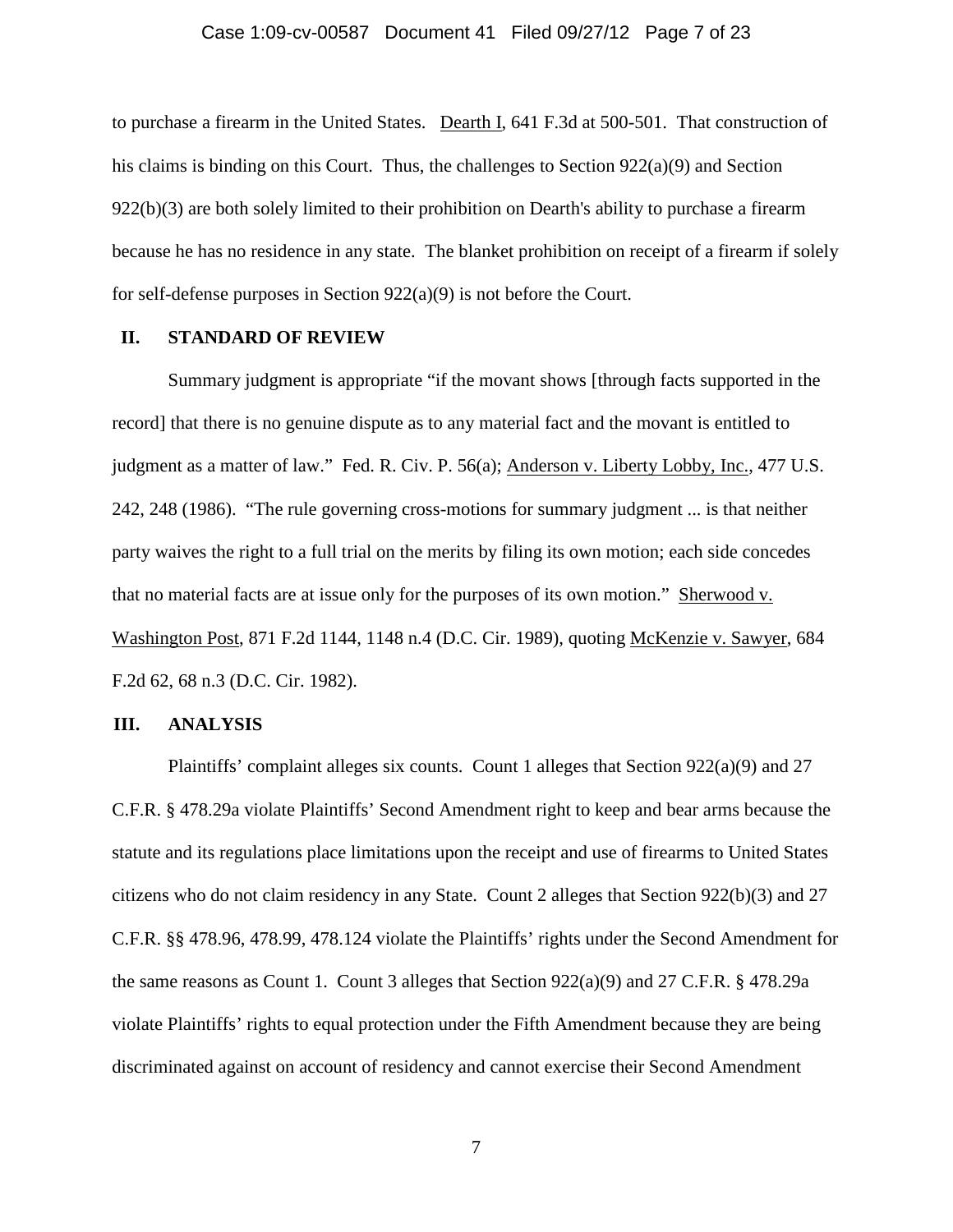#### Case 1:09-cv-00587 Document 41 Filed 09/27/12 Page 8 of 23

rights.<sup>5</sup> Count 4 alleges that Section 922(b)(3) and 27 C.F.R. §§ 478.96, 478.99, 478.124 violate Plaintiffs' equal protection rights for the same reasons as articulated in Count 3. Count 5 alleges that Section 922(a)(9) and 27 C.F.R. § 478.29a infringe Plaintiffs' liberty interest in international travel which is protected by the Due Process Clause of the Fifth Amendment. Count 6 alleges that Section 922(a)(9) and 27 C.F.R. § 478.29a also infringe Plaintiffs' liberty interest in international travel.

### **Second Amendment Claims**

The Supreme Court has held that the right to possess a firearm in one's home for selfdefense is the core right of the Second Amendment. Dist. Of Columbia v. Heller, 554 U.S.570, 628-30 (2008); McDonald v. City of Chicago, 130 S. Ct. 3020, 3036 (2010). The D.C. Circuit has adopted the two-step approach followed by other circuits when analyzing Second Amendment challenges. Heller v. Dist. of Columbia, 670 F.3d 1244, 1252 (D.C. Cir. 2011) ("Heller II"). First, the court must evaluate whether the challenged law impinges upon a right protected by the Second Amendment. Id. If it does not, the court's inquiry is complete; if it does, the court must evaluate the law under the appropriate level of scrutiny to determine if the challenged law passes constitutional muster. Id.

In Heller, the Supreme Court made clear that "nothing in our opinion should be taken to cast doubt on longstanding . . . laws imposing conditions and qualifications on the commercial sale of arms." 554 U.S. at 626-27. Seizing upon this pronouncement, the government contends that the challenged laws are "presumptively lawful" because they are "longstanding," and, therefore, are presumed not to burden conduct that falls within the scope of the Second

 <sup>5</sup> Plaintiffs allege that their rights to equal protection are also violated because the statute permits non-resident Americans to use pre-possessed firearms for all purposes, but limits the use and receipt of firearms purchased after said Americans' relinquishment of domestic residence for only sporting purposes.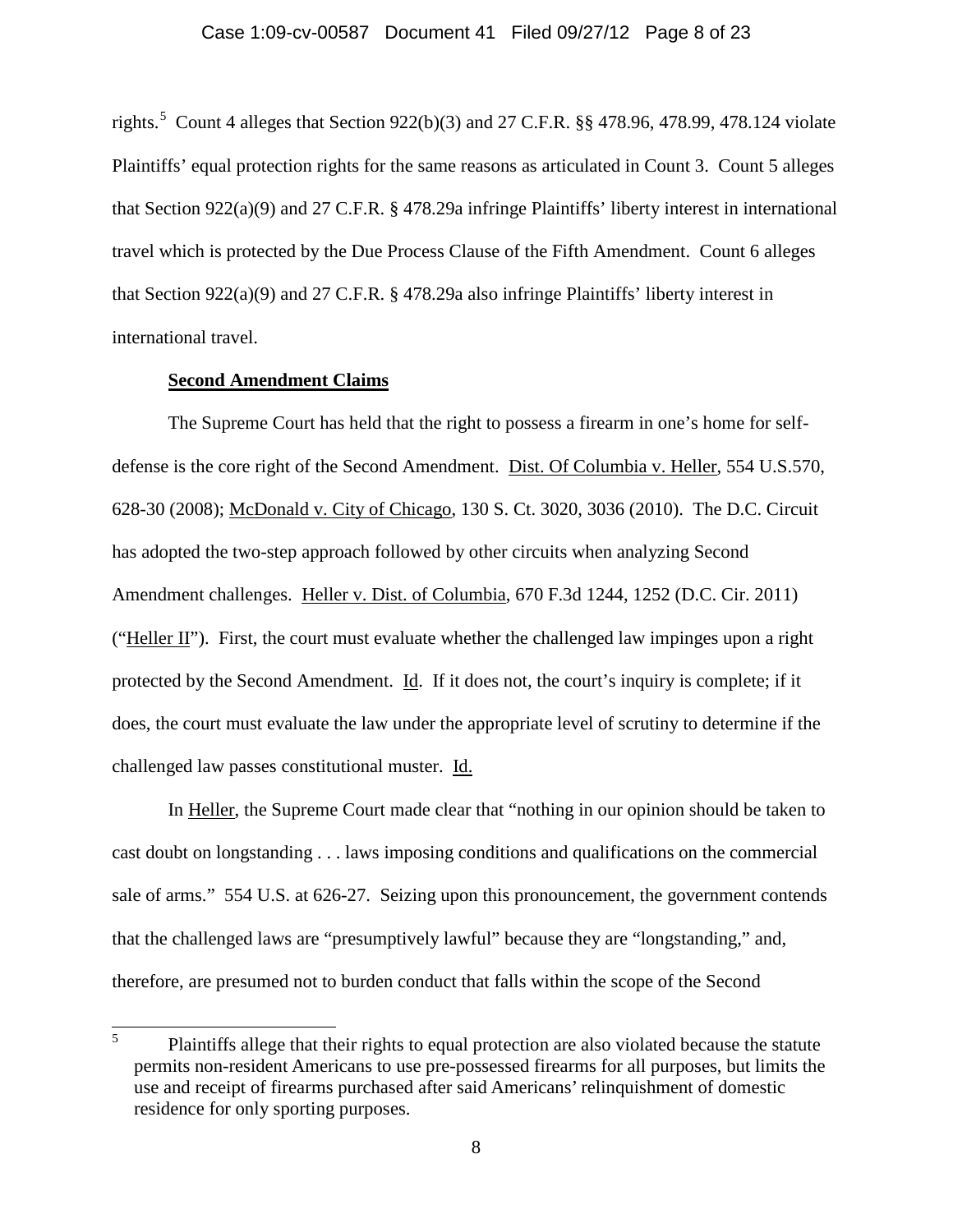#### Case 1:09-cv-00587 Document 41 Filed 09/27/12 Page 9 of 23

Amendment. Id. Thus, an initial point of contention is how to construe the challenged laws. Are they restrictions on possession, or are they longstanding conditions and qualifications on commercial sale?

The Court concludes they are the latter. Section  $922(a)(9)$  makes it unlawful for any person who does not reside in any State to *receive* a firearm, unless the receipt is for lawful sporting purposes. Section 922(b)(3) is a restriction on firearms *sales* that, with the two exceptions described above, prohibits the sale of a firearm to a person who do not reside in the State of the firearms dealer's business. Both laws thus pertain to the transfer or sale of firearms, rather than the mere possession of firearms. Furthermore, as stated above, Dearth's challenge is based on his alleged inability to purchase a firearm because no dealer can sell one to him. Therefore, as these laws are applied to Dearth, Sections 922(a)(9) and 922(b)(3) are fairly construed as two "laws imposing conditions and qualifications on the commercial sale of arms." See Heller, 554 U.S. at 626-27. Consequently, as stated above, the two laws are "presumptively lawful" if the "conditions and qualifications" they impose can be fairly described as "longstanding." Id.

The government points out that there have been state laws for over 100 years that have banned the possession and/or purchase of firearms by non-residents. (Def.'s Mot., Dkt 25, at 21- 22) (citing laws enacted between 1909 and 1939 from West Virginia, New York, Montana, North Carolina, Missouri, Massachusetts, Connecticut, New Jersey, Indiana, Michigan, Rhode Island, Maine, and the District of Columbia requiring a purchaser or possessor of firearms to be a State resident or U.S. resident). The federal statute,  $18 \text{ USC} \text{ } \$ 922(b)(3)$ , which requires every firearm purchaser to be a resident of some State, so that the purchase and possession of the firearm will be governed by the law of a specific State, serves a similar purpose to these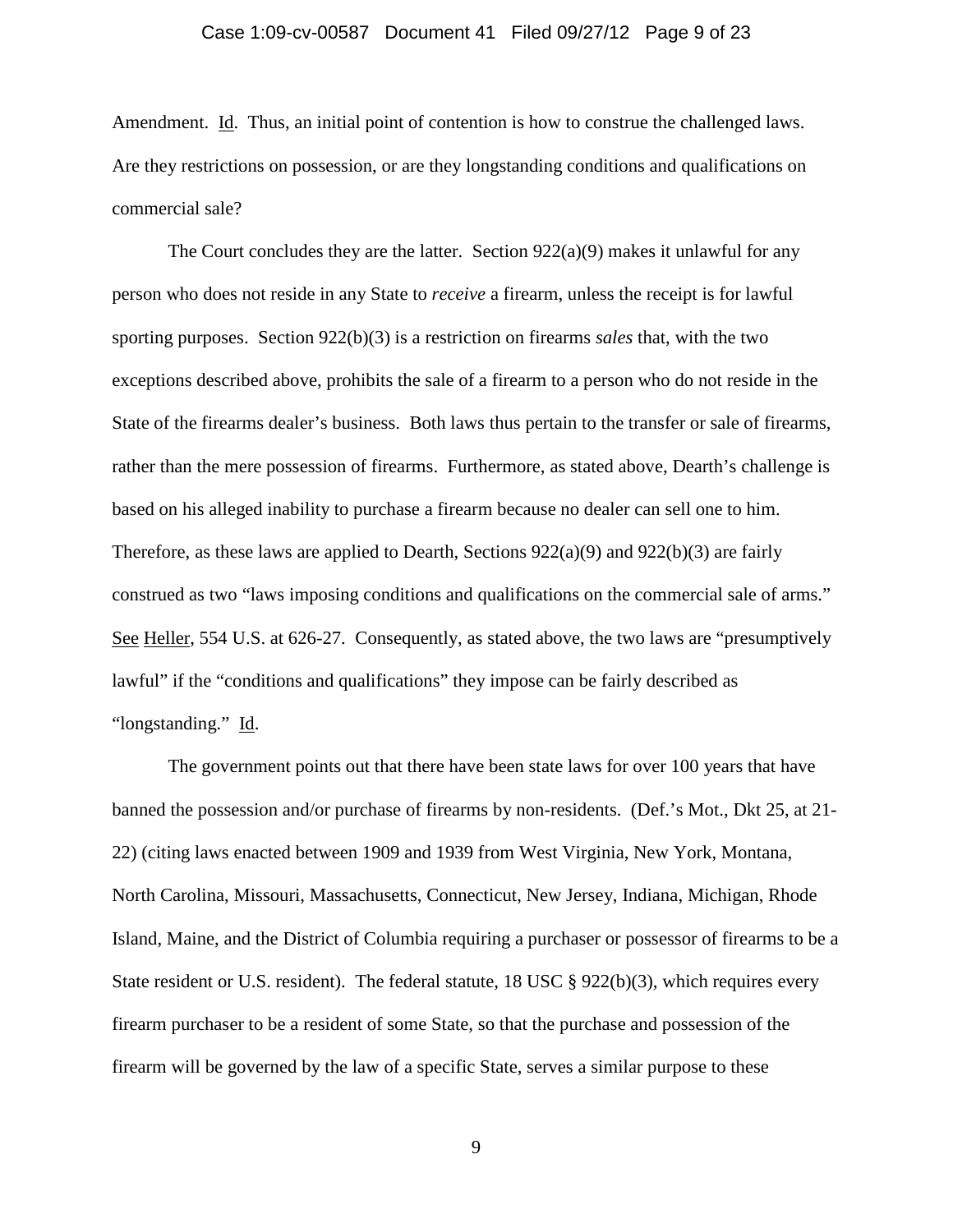### Case 1:09-cv-00587 Document 41 Filed 09/27/12 Page 10 of 23

longstanding state laws. The effect of the federal statute is to require a firearm purchaser to be a state resident so that he or she submits to the jurisdiction and authority of some State—any State—so that the firearms purchase can be regulated by state law. Thus, the federal statutes serve a similar purpose as the longstanding state statutes governing the commercial sale of firearms. Accordingly, the Court finds that the challenged federal laws restricting the sale of firearms to non-residents are not only "longstanding," but also "laws imposing conditions and qualifications on the commercial sale of arms" within the meaning of Heller and McDonald. As such, the challenged laws are afforded a rebuttable presumption of validity. See Heller II, 670 F.3d at 1253.

That does not end the matter. A plaintiff may rebut this presumption by showing that the regulation has a more than "de minimis effect" upon his Second Amendment right. Id. Here, Section 922(a)(9) allows Dearth to receive a firearm for lawful sporting purposes<sup>6</sup>, but it prohibits Dearth's receipt of a firearm solely for self-defense purposes. Furthermore, Section  $922(b)(3)(B)$  allows a firearms dealer to loan or rent a firearm to Dearth for temporary use for lawful sporting purposes, but it prohibits such a loan or rental if Dearth's sole purpose is selfdefense.<sup>7</sup> In sum, the challenged laws burden Dearth's Second Amendment rights not only by almost (but not completely, see *infra*) foreclosing his ability to purchase a firearm in the United States, but also by prohibiting a firearms dealer from loaning or renting a firearm to him, if Dearth's sole purpose is to use the firearm in self-defense. The Court has no trouble holding that these restrictions evince more than a de minimis effect on Dearth's Second Amendment right.

 <sup>6</sup> The Gun Control Act does not define what a "sporting purpose" is, but "legislative history indicates that 'sporting purposes' refers to target shooting and hunting." Springfield, Inc. v. Buckles, 116 F. Supp. 2d 85, 90 (D.D.C. 2000), aff'd, 292 F.3d 813 (D.C. Cir. 2002).

<sup>&</sup>lt;sup>7</sup> At oral argument, the Government agreed that this is the proper interpretation of the statute.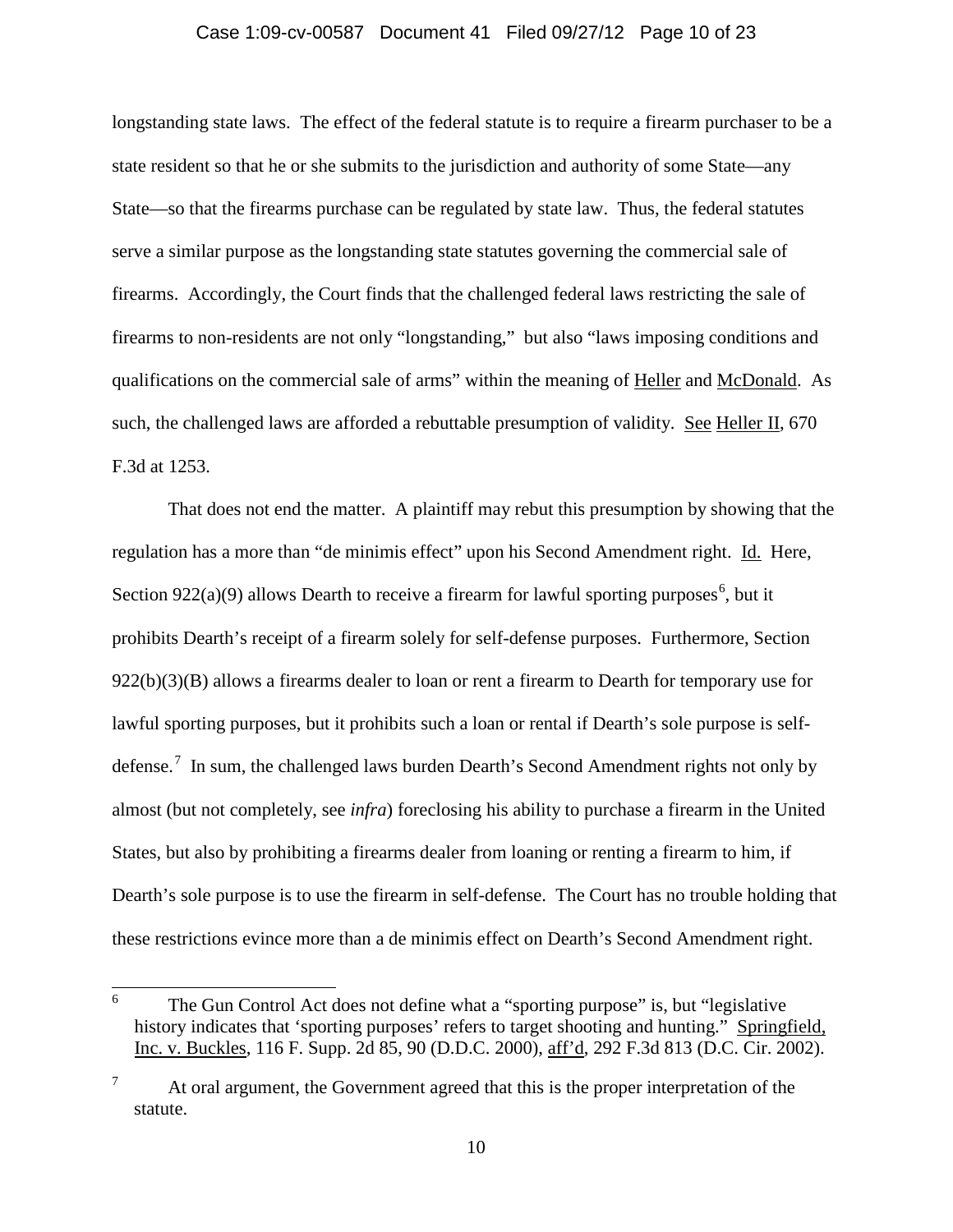### Case 1:09-cv-00587 Document 41 Filed 09/27/12 Page 11 of 23

Because the presumption of validity has been sufficiently rebutted, the Court finds that the challenged laws impinge on Dearth's Second Amendment right, and the Court will proceed to the second step of the analysis.

Our Court of Appeals has held that the level of scrutiny to be given a challenged statute varies depending upon the level of burden that the law places upon the Second Amendment right. Heller II, 670 F.3d at 1257. Applying this analysis, the Circuit has held that a law that "does not severely limit the possession of firearms" is given intermediate scrutiny. Id. at 1257 & 1261-62.

Dearth alleges that the challenged provisions violate his Second Amendment rights because they limit his ability to purchase firearms while visiting friends and relatives in the United States.<sup>8</sup> Dearth argues that the federal ban on firearm purchases by persons who are not residents of any State limits his ability to possess a firearm. His argument is essentially that a person cannot "possess" a firearm unless he or she "receives" it from some source initially, and the most common way to receive a firearm is to "purchase" it. This argument has some force. Cf. Heller, 554 U.S. at 583 n.7 (noting that at the time of the enactment of the Second Amendment, one commentator stated "[w]hat law forbids the veriest pauper, if he can raise a sum sufficient for the purchase of it, from mounting his Gun on his Chimney Place . . . ?")

<sup>&</sup>lt;sup>8</sup> One could argue that the core right of self-defense recognized in Heller may not apply to Dearth as he is not in his "home" while visiting the United States. See United States v. Masciandaro, 638 F.3d 458, 471 (4th Cir. 2011) (declining to apply strict scrutiny to a law prohibiting possession of loaded firearms in a public park, distinguishing a public park from one's home). However, the government has not made this argument. The Court notes that as an overnight guest with a friend or relative in the United States, it is well-settled that Dearth would enjoy a Fourth Amendment right to be free of unreasonable searches and seizures. See Minnesota v. Olson, 495 U.S. 91, 100 (1990); see also United States v. Breland, Nos. 89-3157, 89-3159, 1990 WL 180892, at \*1 (D.C. Cir. Nov. 20, 1990) (citing Olson). Thus, one could argue that Dearth similarly would enjoy the Second Amendment right to self-defense while he is an overnight guest inside the home of a friend or relative. See Heller, 554 U.S. at 591 (noting similarities of the First and Fourth Amendments to the Second Amendment). Because neither party raised nor briefed the issue, the Court assumes for the sake of argument that Dearth has a Second Amendment right inside the home of friends and relatives that he stays with while visiting the United States.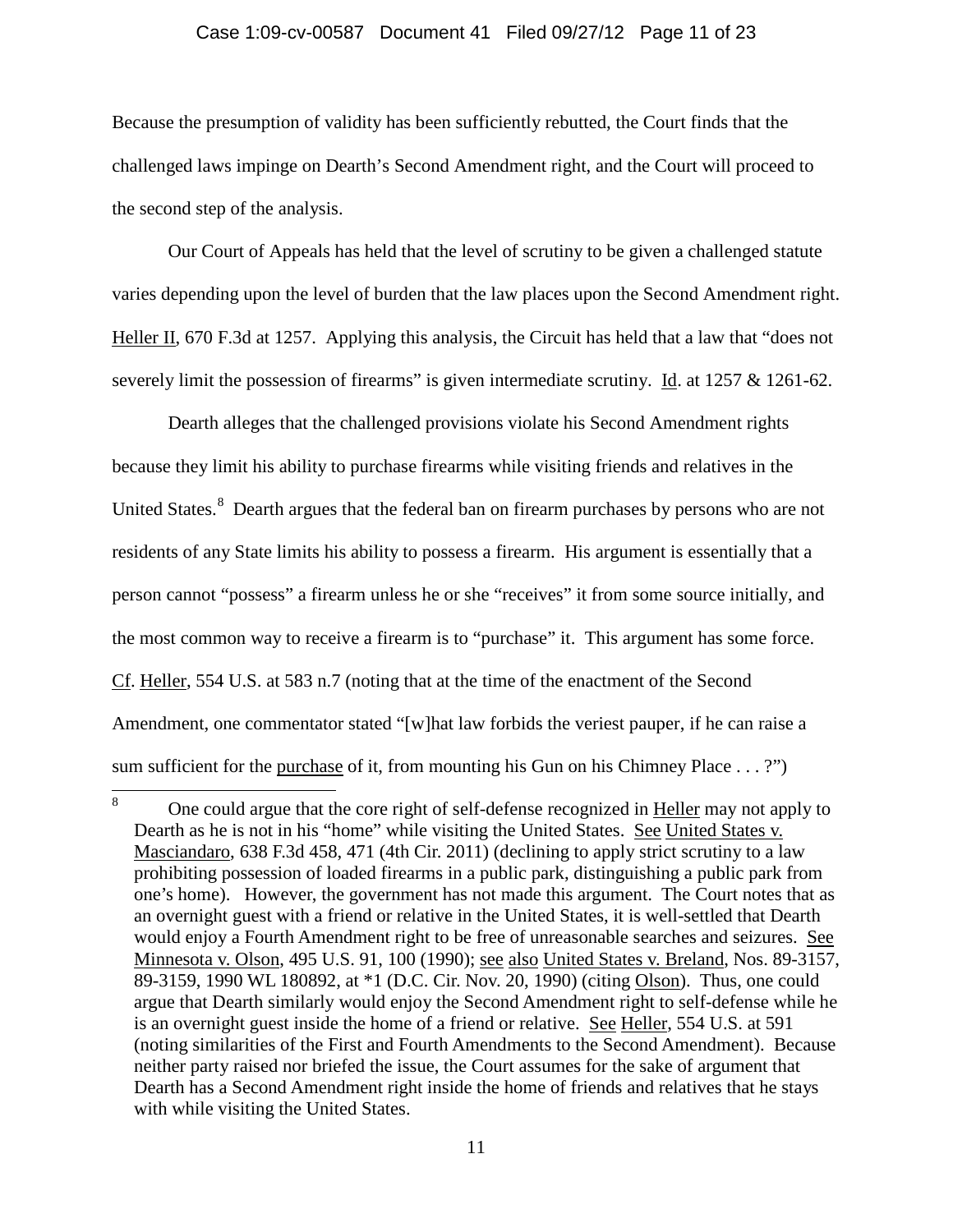## Case 1:09-cv-00587 Document 41 Filed 09/27/12 Page 12 of 23

(emphasis added, citation omitted). Furthermore, as noted above, Dearth cannot temporarily "receive" a firearm by loan or rental, if his sole purpose in doing so is self-defense.

However, as the government has pointed out, Dearth's argument is undermined because he owns and possesses firearms at his residence in Canada and he has the ability to bring one or more of his firearms with him when he visits the United States.<sup>9</sup> At oral argument, counsel for Dearth conceded that Dearth owns firearms in Canada and that there is no legal impediment to him bringing one of those firearms with him when visits the United States. Thus, Dearth can still exercise his Second Amendment right to possess a firearm during his visit to the United States, so long as he brings a firearm with him when he travels to the United States – because then he would have no need to "receive" a firearm from anyone – and so long as his possession of that firearm comports with the laws of the State(s) where he is visiting. Furthermore, Dearth could rent or borrow a firearm for lawful sporting purposes pursuant to Section  $922(b)(3)(B)$  and also use the firearm for self-defense purposes. Dearth concedes that many sporting firearms, including many handguns – the classic self-defense weapon – also have lawful sporting purposes.

Dearth argues that his ability to bring a firearm with him from Canada is not relevant, because he should be able to exercise his Second Amendment rights by purchasing a firearm in the United States if he so desires. Dearth argues that the fact that he can potentially *possess* a firearm for self-defense purposes so long as he brings it into the country with him is no answer; the ban on his ability to *purchase* a firearm for self-defense purposes still remains. In making this argument, Dearth relies on Ezell v. City of Chicago, 651 F.3d 684 (7th Cir. 2011), which involved a Second Amendment challenge to a Chicago law that made training at the firing range

<sup>&</sup>lt;sup>9</sup> In a previous lawsuit, Dearth alleged that he "legally owns firearms in Canada." See First Am. Compl. ¶ 8, Dearth v. Gonzales, Case No. 2:06-cv-1012 (S.D. Ohio) (Doc. No. 12, filed Feb. 1, 2007).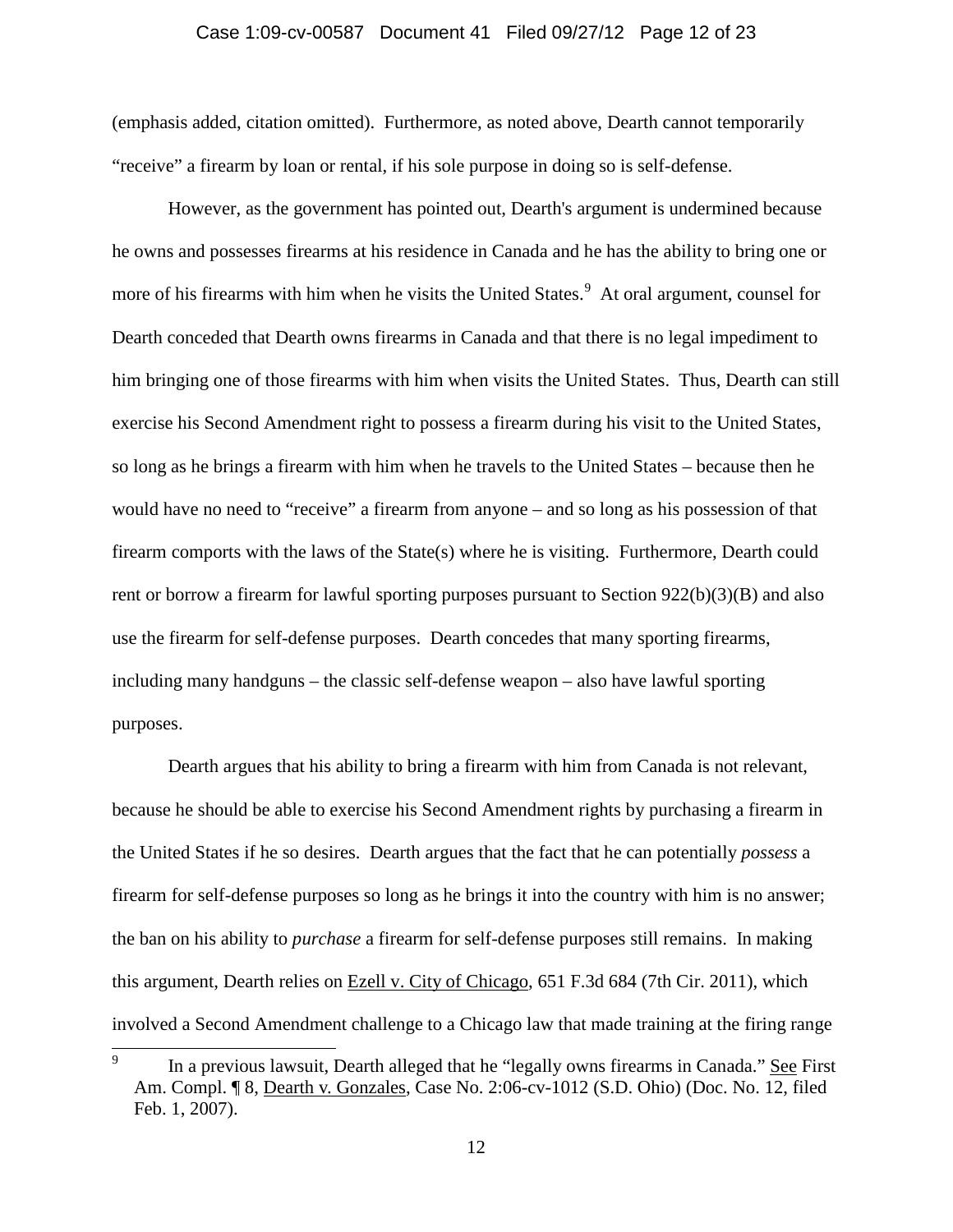## Case 1:09-cv-00587 Document 41 Filed 09/27/12 Page 13 of 23

a condition for obtaining a handgun permit, while simultaneously banning all firing ranges (except for public safety officials) within the city limits. In striking down the law, the court criticized Chicago's argument that the presence of numerous firing ranges within 50 miles of the city eliminated the infringement of the Second Amendment right, calling it a "profoundly mistaken assumption" that "the harm to a constitutional right is measured by the extent to which it can be exercised in another jurisdiction." Id. at 697. Key to this criticism was the court's conclusion that the firing range ban "comes much closer to implicating the core of the Second Amendment right" because "[it] is a serious encroachment on the right to maintain proficiency in firearm use, an important corollary to the meaningful exercise of the core right to possess firearms for self-defense." Id. at 708.

But Dearth's reliance on Ezell can only take him so far. Dearth essentially analogizes this case to Ezell by contending that, just as the right to maintain proficiency by training at a firing range, the right to purchase a firearm is an important corollary to exercising the core right to possess a firearm for self-defense. Even if the analogy is sound, the result is that the right to purchase a firearm is *only a corollary* to the right to possess a firearm for self-defense; the two rights *are not synonymous*. Nor could they be, given the distinction between the regulation of firearms possession and the regulation of commercial firearms sales that was made by the Supreme Court in Heller and recognized by our Court of Appeals in Heller II, as noted above. Ultimately, the court in Ezell did not hold that the firing range ban was *per se* unconstitutional, or even that it was subject to strict scrutiny. See Heller II, 670 F.3d at 1265 (describing the court in Ezell as "applying [a] 'more rigorous showing' than intermediate scrutiny, 'if not quite strict scrutiny'") (citations omitted). Instead, the court held that "[t]he City must establish a close fit between the range ban and the actual public interests it serves, and also that the public's interests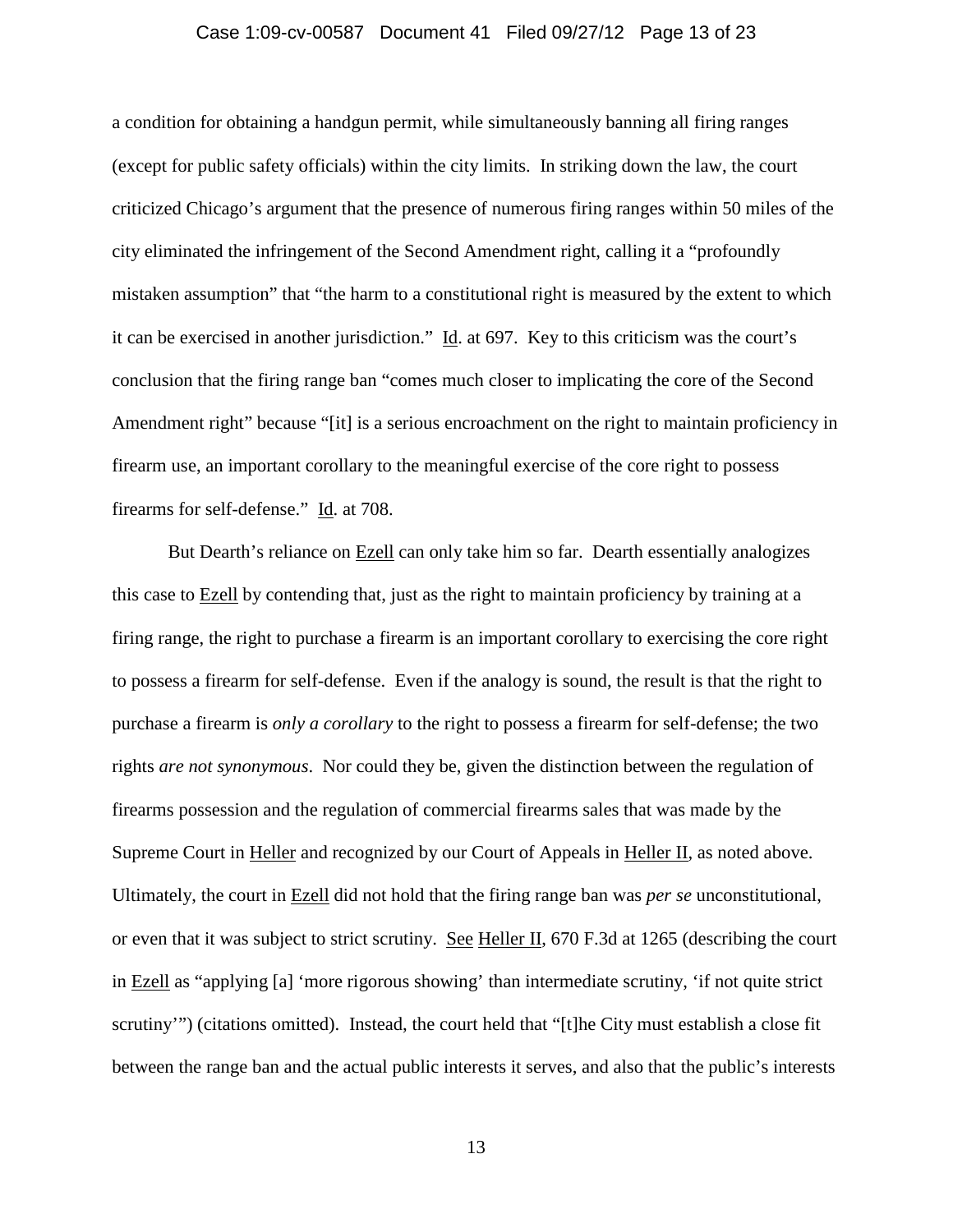## Case 1:09-cv-00587 Document 41 Filed 09/27/12 Page 14 of 23

are strong enough to justify so substantial an encumbrance on individual Second Amendment rights." Ezell, 651 F.3d at 708-09.

In sum, as applied to Dearth, Sections  $922(a)(9)$  and  $922(b)(3)$  do not completely ban Dearth from possessing a firearm for self-defense and do not "severely limit the possession of firearms" by Dearth, and the Court holds that intermediate scrutiny applies. Heller II, 670 F.3d at 1257, 1261-62. As our Court of Appeals explained in Heller II, the Court will "apply intermediate scrutiny precisely because the [federal] laws do not affect the core right protected by the Second Amendment." Id. at 1266. Thus, the question remains as to whether the challenged federal laws satisfy intermediate scrutiny. To do so, the Court must compare the regulatory means with the government interests to analyze the "fit."

It cannot be gainsaid that the government interests here are substantial. Congress has a strong interest in regulating the interstate commerce in firearms due to "the widely accepted knowledge that there is a vast interstate market in firearms that makes the states unable to control the flow of firearms across their borders or to prevent the crime inevitably attendant to the possession of such weapons once inside their borders." Navegar, Inc. v. United States, 192 F.3d 1050, 1063 (D.C. Cir. 1999). The specific problem Congress wished to address by enacting Section 922(a)(9) is the "law enforcement problem posed by aliens legally in the United States, but not residing in any State, who acquire firearms from Federal firearms licensees by utilizing an intermediary." 137 Cong. Rec. S1369-01, at S1449 (Jan. 31, 1991). Prior to its enactment, these aliens could obtain firearms from the unlicensed intermediary by making false statements, and they would face no legal penalty because, while Section  $922(a)(6)$  prohibits the making of false statements to licensed firearms dealers, there is no analogous provision related to the making of false statements to non-licensees. See 137 Cong. Rec. at S1450. Therefore, in an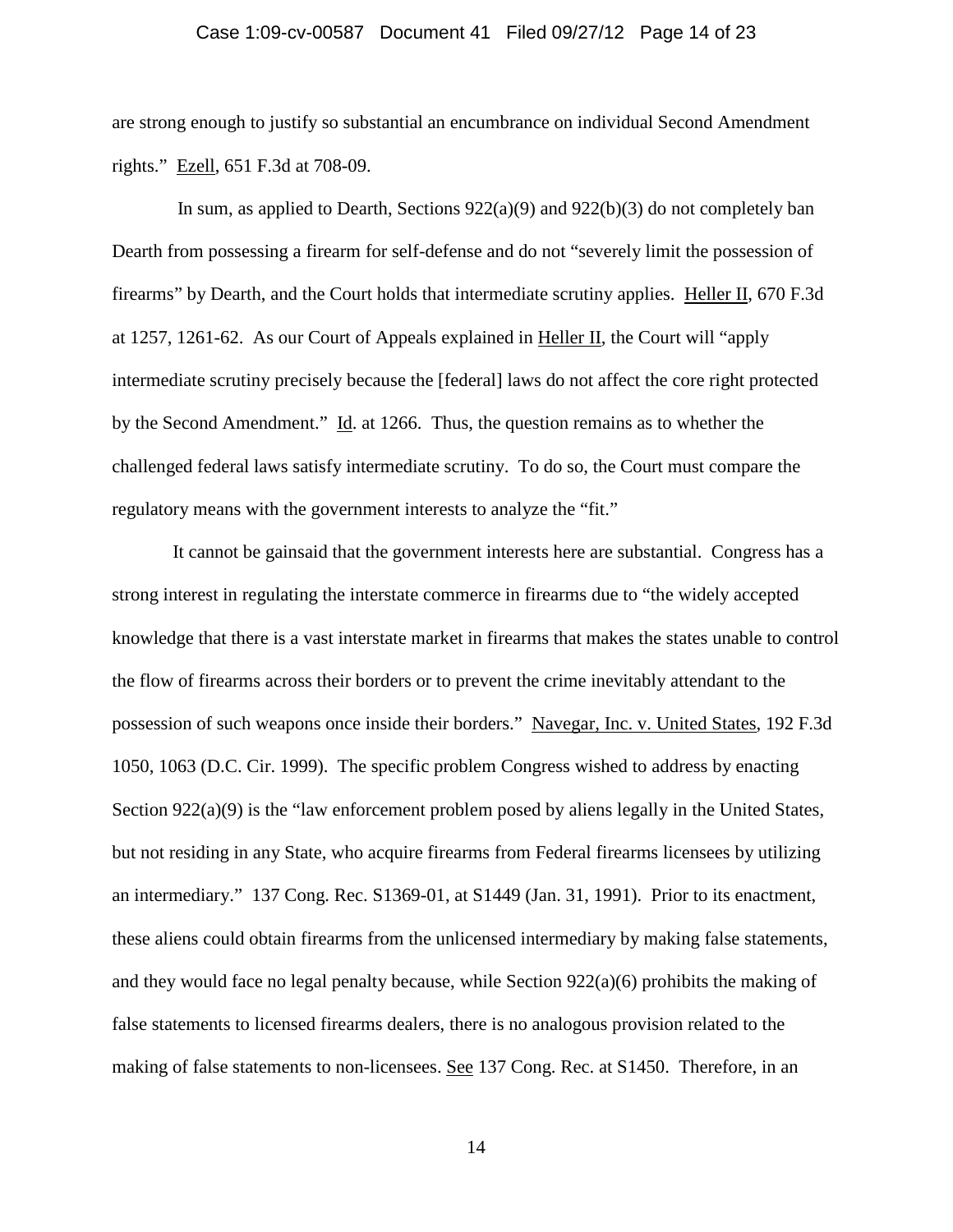#### Case 1:09-cv-00587 Document 41 Filed 09/27/12 Page 15 of 23

effort to prevent these acquisitions, which frequently preceded smuggling of the firearms outside of the United States, Congress enacted Section 922(a)(9) which generally prohibits the receipt of firearms by any person who does not reside in a State. While Dearth argues that because the legislative history only discusses concerns of illegal firearms trafficking by aliens, the law is not sufficiently narrowly tailored since it applies to both aliens and citizens (Pls.' Reply, Dkt. No. 28 at pp. 17-18), the Court finds that Congress could fairly determine that citizens also engage in illegal firearms trafficking and that such trafficking by both aliens and citizens poses a serious risk to public safety.

Section 922(b)(3) was also motivated by the substantial governmental interest of protecting public safety and combatting violent crime. During the congressional investigation that preceded the enactment of the law, it was established that a large percentage of guns used in crimes within many jurisdictions were purchased in neighboring states. S. REP. NO. 89-1866, at 61-62. In addition, the Congressional testimony "demonstrated the ease with which residents of a particular State, which has laws regulating the purchase of firearms, can circumvent such laws by procuring a firearm in a neighboring jurisdiction which has no such controls on the purchase of firearms." S. REP. NO. 89-1866, at 19. Based on this testimony, Congress concluded that:

> The sale or other disposition of concealable weapons by importers, manufacturers, and dealers holding Federal licenses, to nonresidents of the State in which the licensee's place of business is located, has tended to make ineffective the laws, regulations, and ordinances in the several States and local jurisdictions regarding such firearms.

S. REP. NO. 89-1866, at 71. Therefore, Congress sought to prohibit licensed firearms dealers from selling firearms to individuals who do not reside in the same State as the dealer's place of business in order to "deal with the serious problem of individuals going across State lines to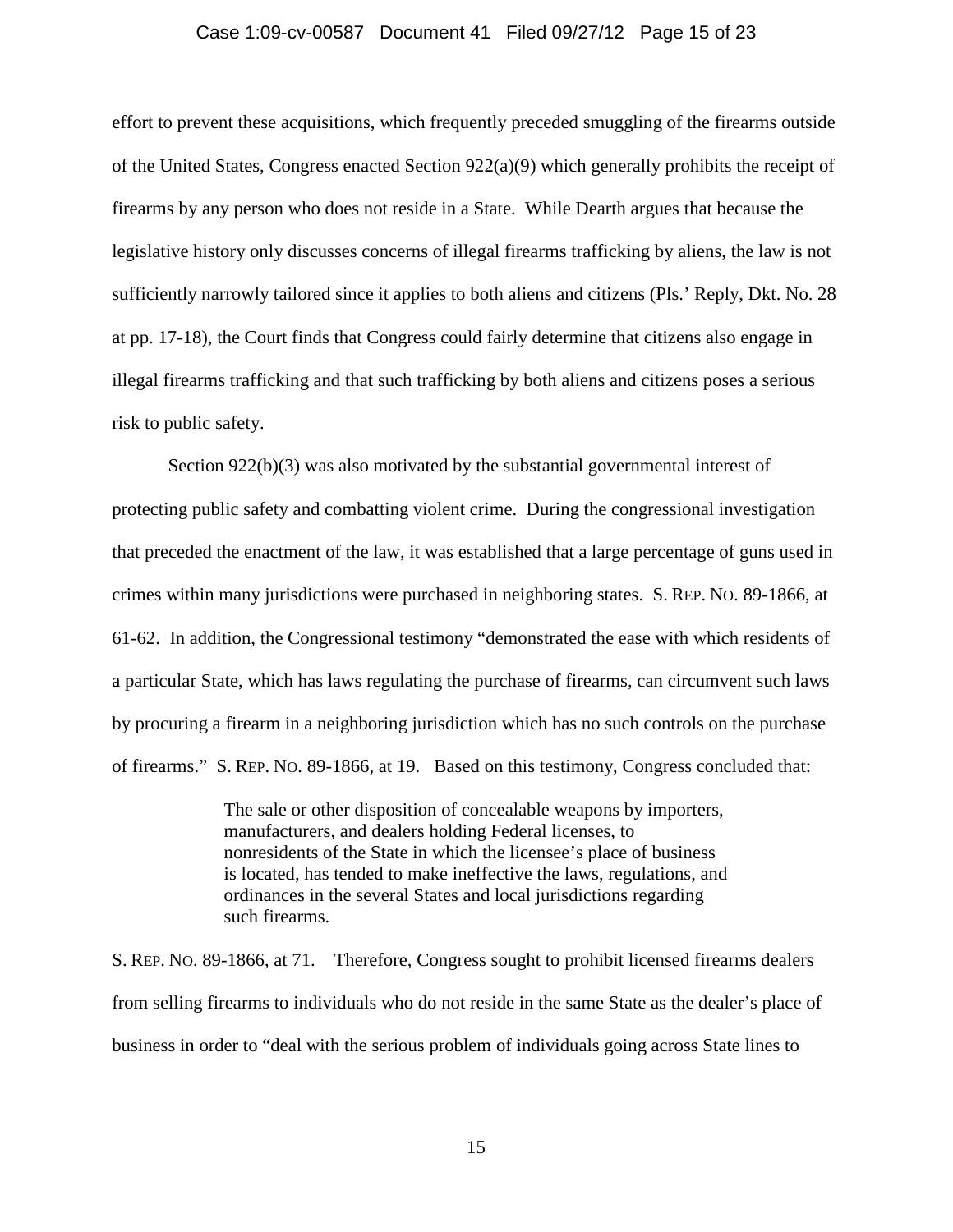## Case 1:09-cv-00587 Document 41 Filed 09/27/12 Page 16 of 23

procure firearms which they could not lawfully obtain or possess in their own State and without the knowledge of their local authorities." S. REP. NO. 89-1866, at 19.

The Court now turns to the issue of the "fit" between the regulations and the government interests at stake. To the extent these statutes impose a burden on Dearth and those similarly situated persons who do not have a residence in *any* State, the laws burden a narrow class of U.S. citizens and other persons living within or visiting the country, evincing a fair degree of fit between the means used by the statutes and their intended purposes. Additionally, Congress could fairly conclude that a firearm sold to a person who has no residence in any State is more likely to "fall through the cracks" and potentially be illegally or dangerously used or transferred, since there is no state law that would regulate the firearm or the purchaser after the sale. And while an exception within Section 922(b)(3) allows a dealer to loan or rent firearm to someone who is not a resident of any State, it applies only for temporary use for lawful sporting purposes, so the firearm must be returned after its temporary use and is therefore much less likely to be illegally trafficked or used in a violent crime. Congress placed another exception within Section  $922(b)(3)$  so that a dealer can sell a rifle or a shotgun to an out-of-state resident, but this exception does not allow a person to buy a firearm which she could not lawfully possess or obtain in her own State, because the sale must comply with both the laws of the dealer's State and the laws of the purchaser's State of residence. Furthermore, as stated above, Congress found that the sale of rifles and shotguns does not pose the same risk of illegal trafficking and use in violent crime as does the sale of handguns, which are concealable.

As Dearth argues repeatedly, the statutes are not perfectly tailored. If the Court had the power to write from a clean slate, the Court could certainly see, particularly with the benefit of experience and hindsight, how the regulatory scheme could be narrowed and improved. The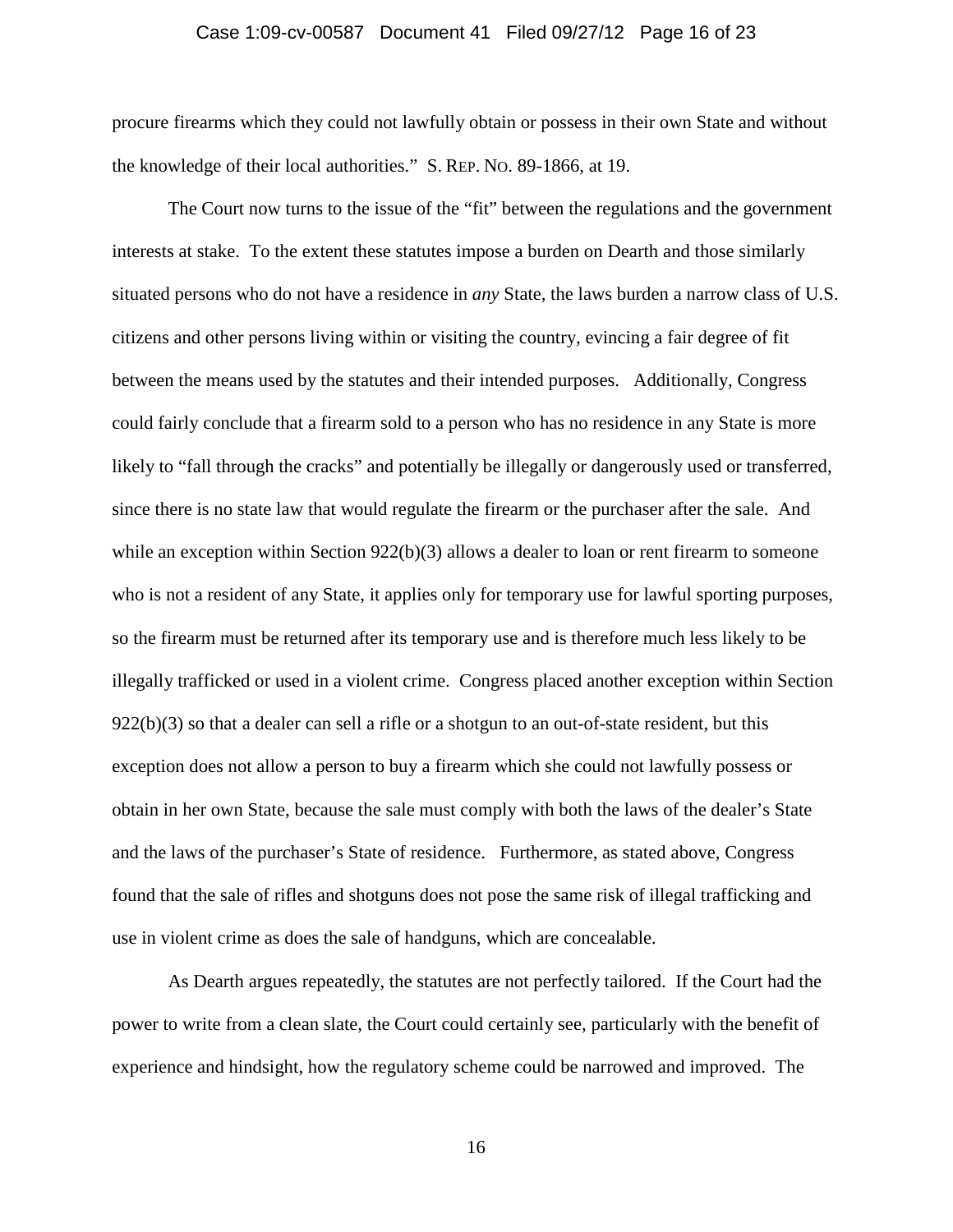#### Case 1:09-cv-00587 Document 41 Filed 09/27/12 Page 17 of 23

Court is particularly troubled by the fact that Section 922(a)(9) permits a person who does not reside in any State to receive a firearm for lawful sporting purposes, while prohibiting receipt if the sole purpose of receiving the firearm is self-defense. Similarly, Section 922(b)(3) permits a dealer to loan or rent a firearm to a person who does not reside in any State for temporary use for lawful sporting purposes, while prohibiting the loan or rental if the sole purpose of the user is self-defense. This statutory regime arguably turns the Second Amendment on its head, as the "the inherent right of self-defense has been central to the Second Amendment right," Heller, 554 U.S. at 628, while these two statutes seem to give the core purpose of self-defense less favorable consideration than a more secondary purpose, use of a firearm for sporting purposes. However, this case must be decided based on its facts, and this particular lawsuit is an *as applied* challenge by Dearth. As stated above, Dearth is not left powerless to arm himself for self-protection, because has the ability to bring his firearm from Canada with him when he visits the United States. Critically, Dearth concedes that "he would access [firearms] for lawful sporting purposes as well as for other purposes, including self-defense, while visiting the United States." (Pls.' Sep. Statement of Undisputed Material Facts, Dkt. No. 23-2 at ¶ 6.) Thus, Dearth clearly has the ability to borrow or rent a firearm for lawful sporting purposes and then also use that firearm for self-defense. This would be a much different case if Dearth had none of those options. Furthermore, the Court must also give due regard to the fact that if Congress did give favorable consideration to sporting purposes, it did so because of its legitimate interest in safeguarding and promoting interstate commerce, as this statutory regime allow hunters, firearm sports enthusiasts, international tourists, and others who travel between states or who visit the United States from other countries to purchase, borrow or rent firearms for lawful sporting activities within the limitations set forth above. See, e.g. Pub. L. No.  $90-351$ ,  $\S 901(b)$ , 82 Stat. at 226 (Congress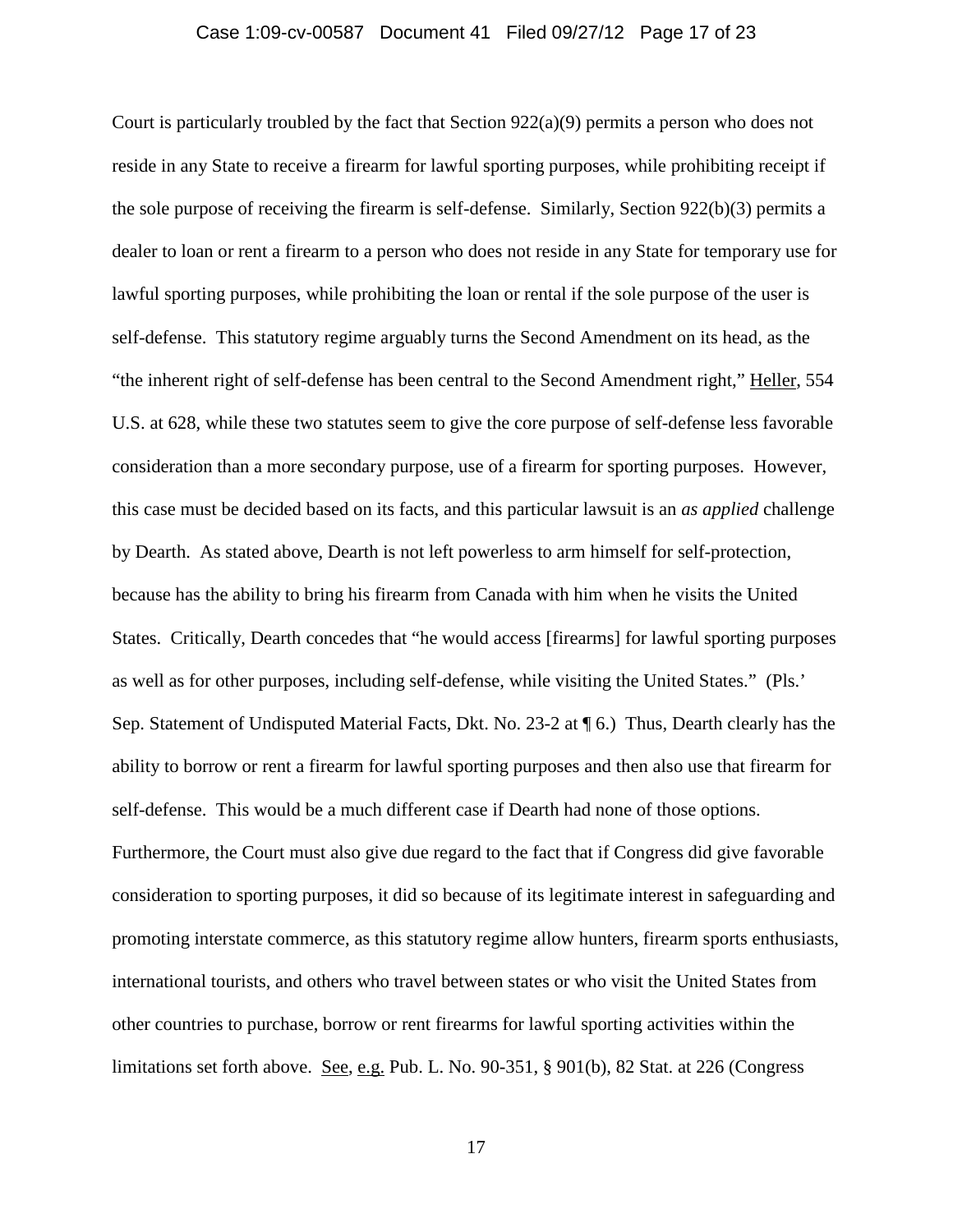#### Case 1:09-cv-00587 Document 41 Filed 09/27/12 Page 18 of 23

stated it did not wish to "place any undue or unnecessary Federal restrictions or burdens on lawabiding citizens with respect to the acquisition, possession, or use of firearms appropriate to the purpose of hunting, trapshooting, target shooting, personal protection, or any other lawful activity"); 137 Cong. Rec. S9087-02, S9091 (June 28, 1991) (Congress sought to avoid the "disastrous effect upon the international tourism that is associated with legitimate hunting by licensed persons for sporting purposes, in our Western States in particular," that would have resulted from a complete prohibition on receipt of firearms by non-residents).

In the end, the Constitution does not require perfection by Congress, nor does the Constitution permit the Court to legislate in Congress' stead. "[T]he requirement of narrow tailoring is satisfied so long as the regulation promotes a substantial governmental interest that would be achieved less effectively absent the regulation, and the means chosen are not substantially broader than necessary to achieve that interest." Heller II, 670 F.3d at 1258 (quoting Ward v. Rock Against Racism, 491 U.S. 781, 799 (1989)). While the question is not free from doubt, the Court holds that Sections  $922(a)(9)$  and  $922(b)(3)$  and their implementing regulations, as applied to Dearth, "are substantially related to an important governmental objective." Id. at 1258 (quoting Clark v. Jeter, 486 U.S. 456, 461 (1988)). Accordingly, the Court holds that the challenged laws do not violate Dearth's Second Amendment right to keep and bear arms.

#### **Right to Travel Claims**

Dearth argues that he has a Fifth Amendment liberty interest in international travel that is unconstitutionally inhibited by the challenged laws. Dearth claims that his international travel right is violated by the laws challenged here because the laws condition the right to travel on the surrender of the ability to acquire firearms. Specifically, Dearth argues that Sections  $922(a)(9)$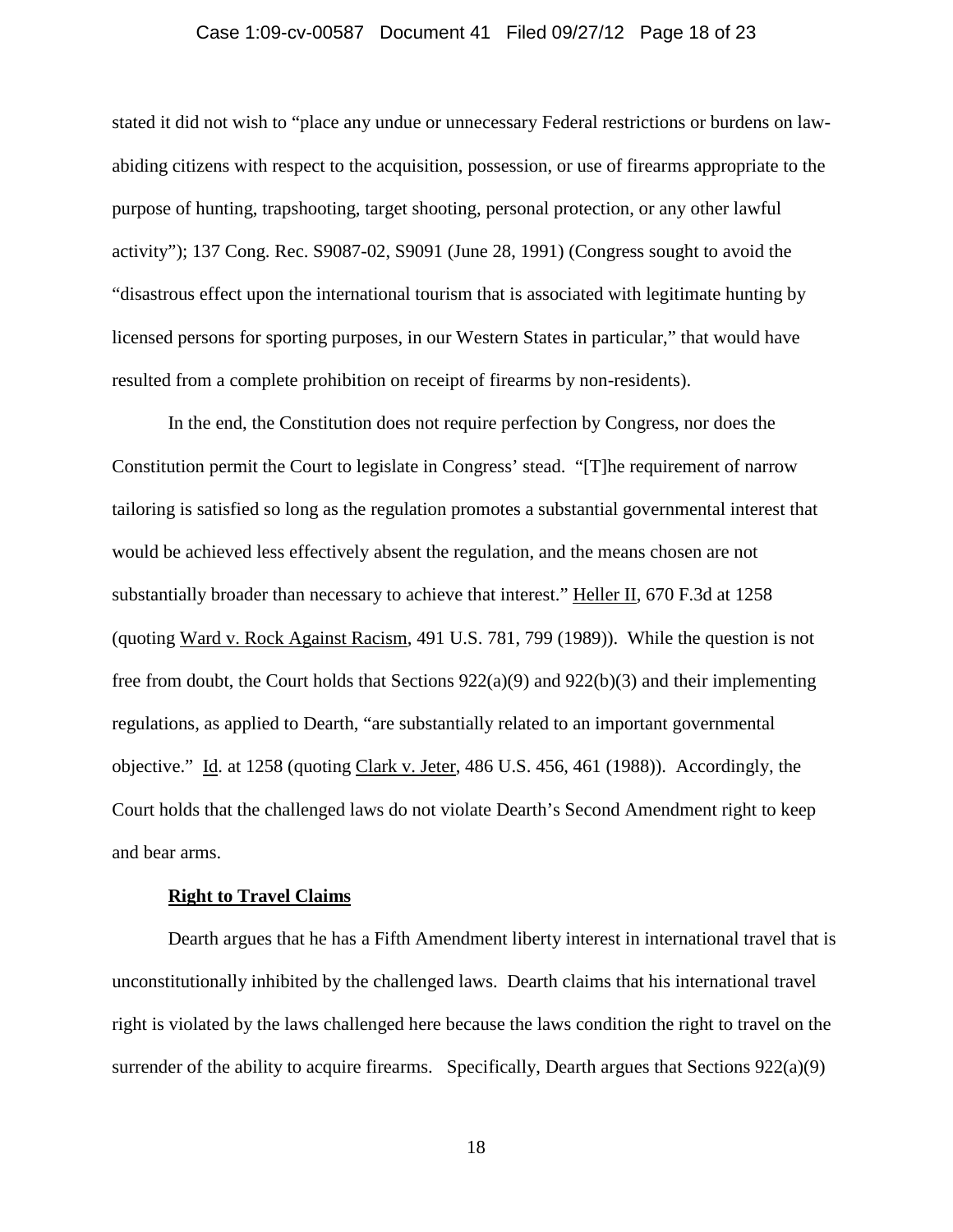#### Case 1:09-cv-00587 Document 41 Filed 09/27/12 Page 19 of 23

and 922(b)(3) violate his right to travel because they require him to "surrender [his] ability to acquire firearms for non-sporting purposes, and surrender [his] ability to purchase firearms, as a condition of moving overseas." (Pls.' Mot. at 22). He maintains that a citizen's right to travel internationally is part of his liberty interest that is protected by the Due Process Clause of the Fifth Amendment. Dearth contends that a citizen's ability to travel internationally is a fundamental right and, therefore, any restriction on that right is subject to strict scrutiny.

As the government correctly points out, these provisions do not prevent Dearth from travelling internationally and, therefore, they do not implicate any Fifth Amendment liberty interest in international travel. There is nothing to suggest that the challenged statutes present either a direct or coincidental restriction on a U.S. citizen's ability to travel internationally. The statutes merely require that Dearth establish residency in a State in order to purchase or acquire additional firearms for purposes other than sporting purposes. The statutes place no direct restriction on Dearth's ability to travel within the United States or internationally. These facts stand in stark contrast to the cases cited by Dearth involving more direct restrictions on travel. Compare Aptheker v. Secretary of State, 378 U.S. 500, 502 (1964) (denial of passport to members of Communist organizations); Lynd v. Rusk, 389 F.2d 940, 942-43 (D.C. Cir. 1967) (denial of passport to individuals who declined to provide assurances that they would refrain from travel to restricted areas); Hernandez v. Cremer, 913 F.2d 230, 232-33 (5th Cir. 1990) (United States citizen denied entry into the United States at the Mexico border). It is equally clear that the challenged provisions also do not have an incidental effect on Dearth's right of international travel. The provisions of Section  $922(a)(9)$  and Section  $922(b)(3)$  regulating the purchase of firearms by persons who are not residents of any State do not implicitly place any condition on Dearth's right to travel internationally. Compare Woodward v. Rogers, 344 F.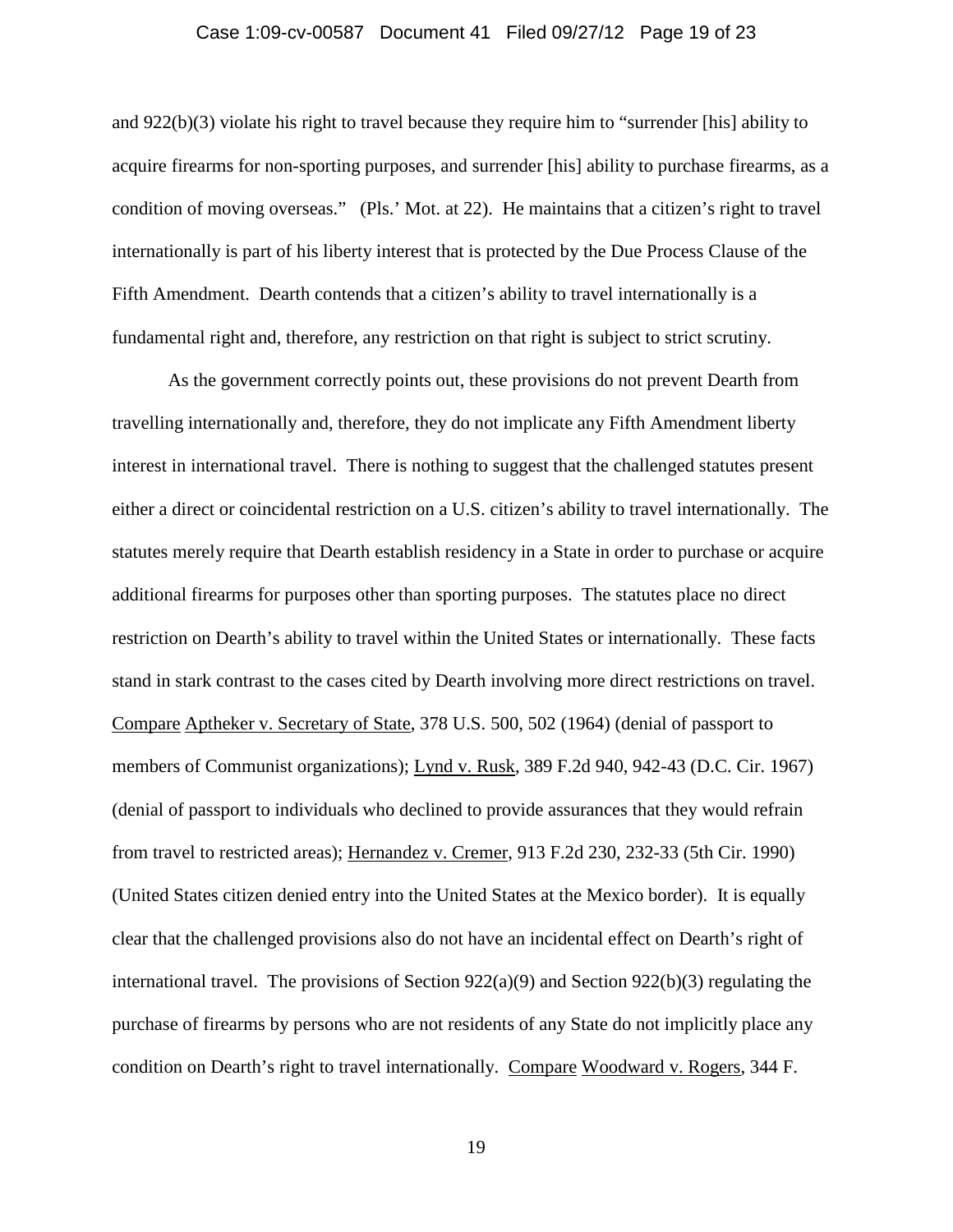Supp. 974, 988 (D.D.C. 1972), aff'd per curiam, 486 F.2d 1317 (D.C. Cir.1973) (table) (invalidating loyalty oath requirement for passports).

Even if the challenged laws had an incidental effect on Dearth's ability to travel internationally, it is well-settled that the right to international travel is not a fundamental right and may be regulated within the bounds of due process. See Haig v. Agee, 453 U.S. 280, 306- 07) (1981). In Kent v. Dulles, 357 U.S. 116, 127 (1958), the Supreme Court did recognize the right to international travel as part of a liberty interest. However, the Supreme Court subsequently stated that "the right of international travel has been considered to be no more than an aspect of the liberty protected by the Due Process Clause of the Fifth Amendment. As such this right, the Court has held, can be regulated within the bounds of due process." Haig, 453 U.S.at 307 (citations and internal quotation marks omitted). Thus, the Court distinguished the *freedom* to travel outside of the United States from the *right* to travel within the United States; with the former being "subject to reasonable government regulation." Id. at 306-07. The District of Columbia Circuit has also noted this distinction. Hutchins v. Dist. of Columbia, 188 F.3d 531, 537 (D.C. Cir. 1999) ("international travel is no more than an aspect of liberty that is subject to reasonable government regulation within the bounds of due process, whereas interstate travel is a fundamental right subject to a more exacting standard").

The challenged provisions do not have a direct impact on the freedom to travel internationally. The provisions do not limit access to passports. Nor do the provisions, as Dearth suggests, condition the right to travel internationally upon the relinquishment of another right. For these reasons, the Court finds that rational basis review is the proper standard. Under this level of scrutiny, the "constitutionality [of these provisions] does not depend on compelling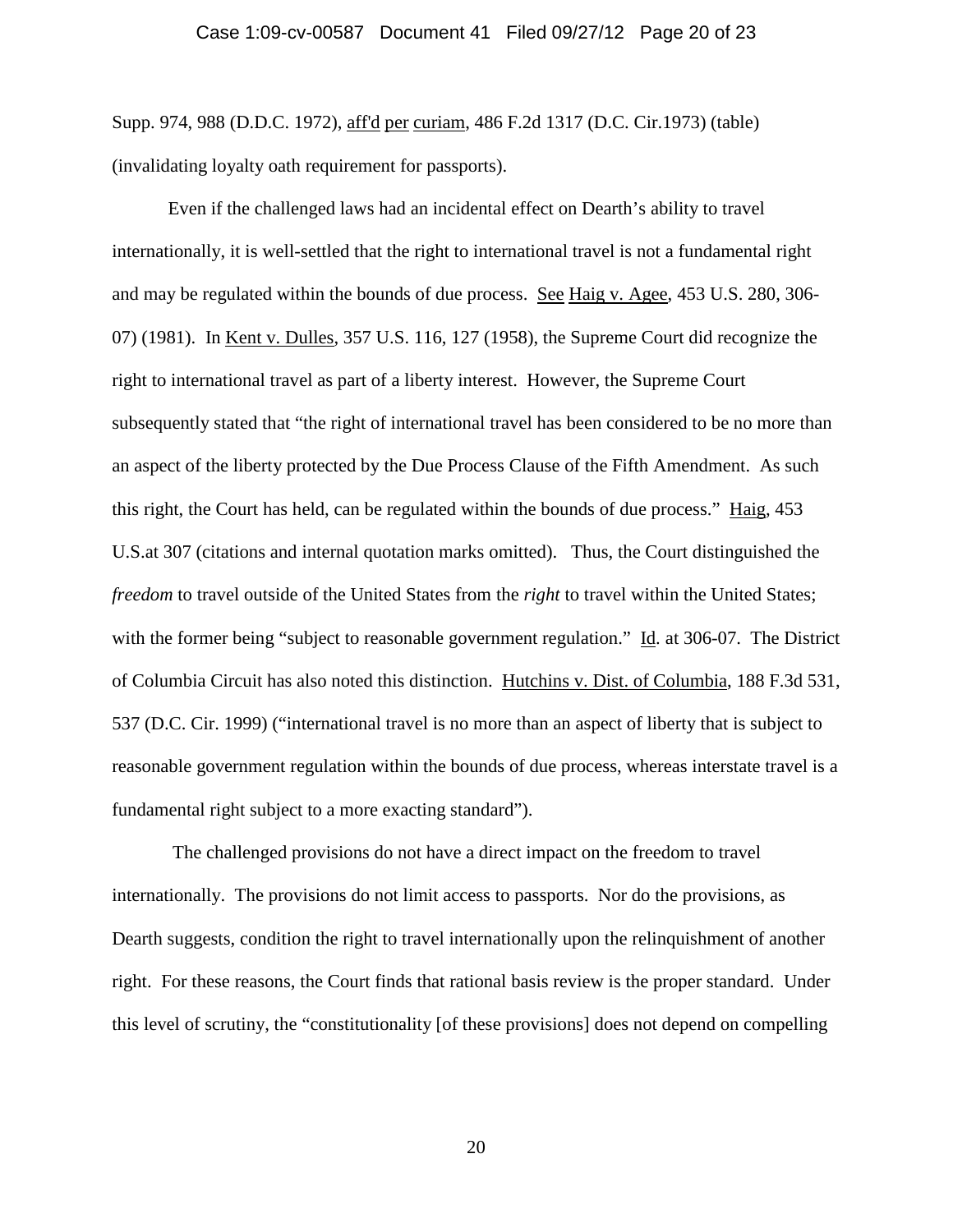justifications." Califano v. Aznavorian, 439 U.S. 170, 178 (1978). The provisions will pass constitutional muster if they are "rationally based." Id.

As previously discussed, the challenged provisions pass constitutional muster under intermediate scrutiny and, therefore, they also easily survive rational basis review. The provisions serve the substantial government interests of protecting public safety, combatting violent crime, and controlling the flow of firearms across state and international borders. The provisions are undeniably rationally related to Congress' stated purpose, especially in light of Congress's explicit finding that "the sale or other disposition of concealable weapons . . . to nonresidents of the State in which the licenses' place of business are located, has tended to make ineffective laws, regulations, and ordinances in the several States and local jurisdictions regarding such firearms." P.L. 90-351 § 901(a) (1968).

# **Equal Protection Claims**

Dearth challenges Sections  $922(a)(9)$  and (b)(3) as violative of his rights under the equal protection component of the Due Process Clause of the Fifth Amendment.<sup>10</sup> Dearth alleges that the challenged laws deprive him of his right to equal protection in three ways:

> (1) by virtue of the fact that [he is] discriminated against in [his] exercise of a constitutional right on account of resident status; (2) by virtue of the fact that [he is] being discriminated against on account of residence status irrespective of whether a constitutional right is at stake; and (3) by virtue of the fact that Section  $922(a)(9)$ and 27 CFR 478.29a allow non-resident Americans to use prepossessed firearms for all reasons, but forbid the receipts of firearms received after said Americans' relinquishment of domestic residence except for sporting purposes.

(Compl. ¶¶ 30, 32).

<sup>&</sup>lt;sup>10</sup> The Supreme Court has interpreted the Due Process Clause of the Fifth Amendment to encompass the rights explicitly contained in the Equal Protection Clause of the Fourteenth Amendment. Bolling v. Sharpe, 347 U.S. 497, 498-99 (1954).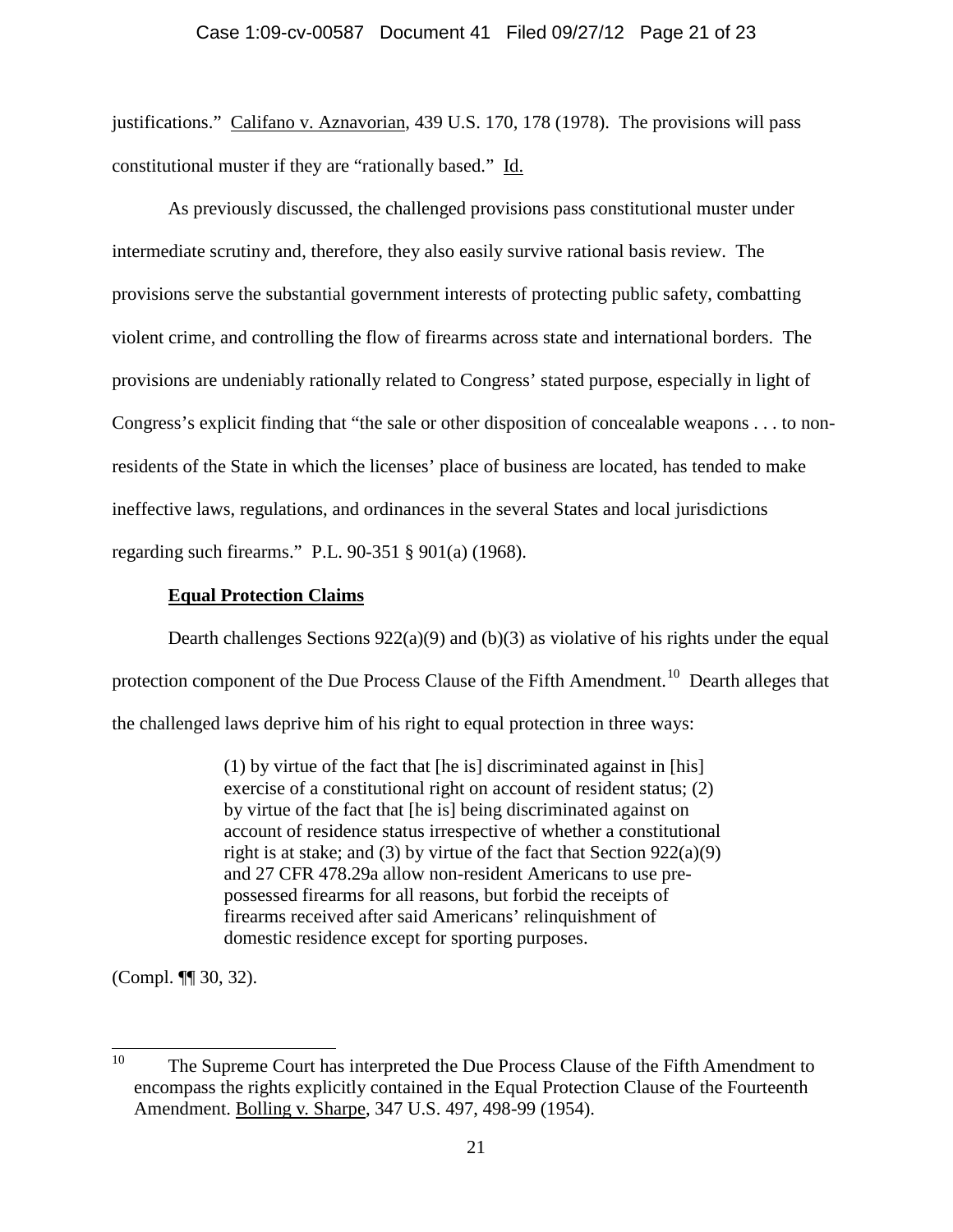## Case 1:09-cv-00587 Document 41 Filed 09/27/12 Page 22 of 23

Equal protection claims are subject to a two-step analysis. First, to establish an equal protection claim, Dearth must show that he was singled out and treated differently from others who were similarly situated. Women Prisoners of D.C. Dep't of Corr. v. Dist. of Columbia, 93 F.3d 910, 924 (D.C. Cir. 1996). To meet this burden, Dearth alleges that the challenged laws violate equal protection principles because they "classif[y] differently" law abiding Americans "who are otherwise identically situated." (Pls.' Mot. at 26). Presumably, Dearth is asserting that expatriate U.S. citizens, like Dearth, are similarly situated to U.S. citizens who reside in the United States. However, Dearth has provided no support for his contention that expatriate U.S. citizens and U.S. citizens residing in the United States are similarly situated aside from the fact of common citizenship. Consequently, Dearth has failed to demonstrate that he is similarly situated to U.S. citizens residing in the United States.

Even if Dearth could be considered to be similarly situated to resident U.S. citizens, his equal protection claim still fails because he cannot show that the government's action in enacting the challenged laws was irrational. See Brandon v. Dist. of Columbia Bd. of Parole, 823 F.2d 644, 650 (D.C. Cir. 1987) ("[T]he government may avoid violating equal protection principles if it can demonstrate that its reasons for treating an individual differently bear some rational relationship to a legitimate state purpose."). Because the challenged laws' classifications do not target a suspect class, and the Court has held that the challenged provisions do not violate either the Second or Fifth Amendments, Dearth's equal protection challenge is subject only to rationalbasis review. See Locke v. Davey, 540 U.S. 712, 720 n. 3 (2004) (applying rational-basis review to equal protection claim challenging state scholarship program that did not violate Free Exercise Clause); Perry Educ. Ass'n v. Perry Local Educators' Ass'n, 460 U.S. 37, 54 (1983) (equal protection challenge to classification that does not affect fundamental rights rejected because